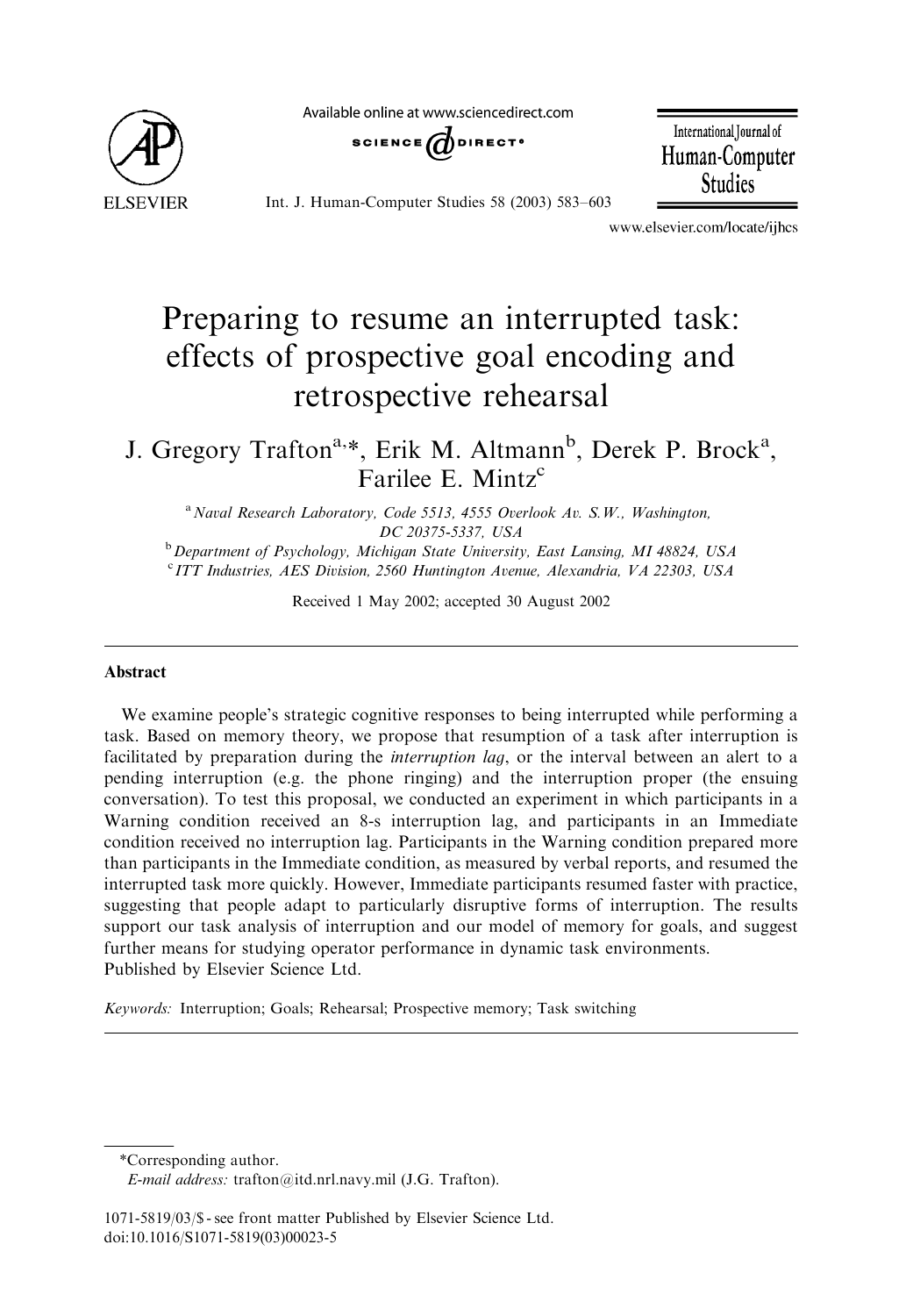#### 1. Introduction

Consider a typical interruption. You are in conversation with a colleague when the phone rings. How do you respond? You might excuse yourself for a moment, pick up the phone and quickly reschedule the caller (''I'm in a meeting; can I call you back?''), then resume the interrupted conversation. If you were expecting a long and important call, you might instead reschedule your colleague (''Can I find you in your office in 20 min?''), and then simply take the call. In either case, you have taken explicit measures to prepare to resume a task (your conversation with your colleague) that was interrupted. This particular example, in which a ringing phone signals an upcoming interruption, represents a pattern that seems to be quite general. Even in an emergency, like an alarm that is not simply a drill or a prank, one might first hurry to save all modified files and only then evacuate the building.

In this paper, we offer a simple task analysis of interruptions, focusing on the preparatory opportunity afforded by the interruption lag, or the interval between an alert (e.g. the phone ringing) and the interruption proper (e.g. the phone call). We then offer a theoretical basis for supposing that people do in fact engage in preparatory cognitive activity during the interruption lag, activity analogous to the social negotiation with your colleague in the example above. We then present an experiment that supports the prediction and helps to show *how* people prepare prospectively, by encoding specific goals to achieve at time of resumption, and retrospectively, by rehearsing state information from the point of interruption. Finally, we discuss future research and applications suggested by these findings.

### 2. [A tas](#page-2-0)k analysis of interruption

Fig. 1 presents a timeline of task interruption followed by task resumption. The primary task is ongoing when an alert occurs, indicating a pending interruption by a secondary task.<sup>1</sup> In terms of the telephone example, the primary task would be the conversation with a colleague in your office, the alert would be the phone ringing, and the secondary task would be the conversation with the caller. The time between the alert and the start of the secondary task is the interruption lag. Eventually, after seconds, minutes or longer of working on the secondary task, the operator completes it or suspends it and returns to the primary task. The time between leaving the secondary task and beginning the primary task is the *resumption lag*.

A number of variables can complicate this [simple representa](#page-19-0)tion of the interruption/resumption process. For example, the operator may have more or less freedom to control the length of the interruption lag (Mc[Farlane, 2002\). In a](#page-20-0)[n office](#page-19-0) [setting, for](#page-19-0) example, people show a strong tendency to reach a logical stopping point in the primary task, before attending to the interruption (Zijlstra et al., 1999; Cutrell et al., 2001). In general, the operator's first decision during the interruption lag may

<sup>&</sup>lt;sup>1</sup>We use the terms primary task and secondary task for ease of reference, with the primary task being the one being interrupted and the secondary task being the one that interrupts. We make no assumptions about one of these being more important or urgent than the other.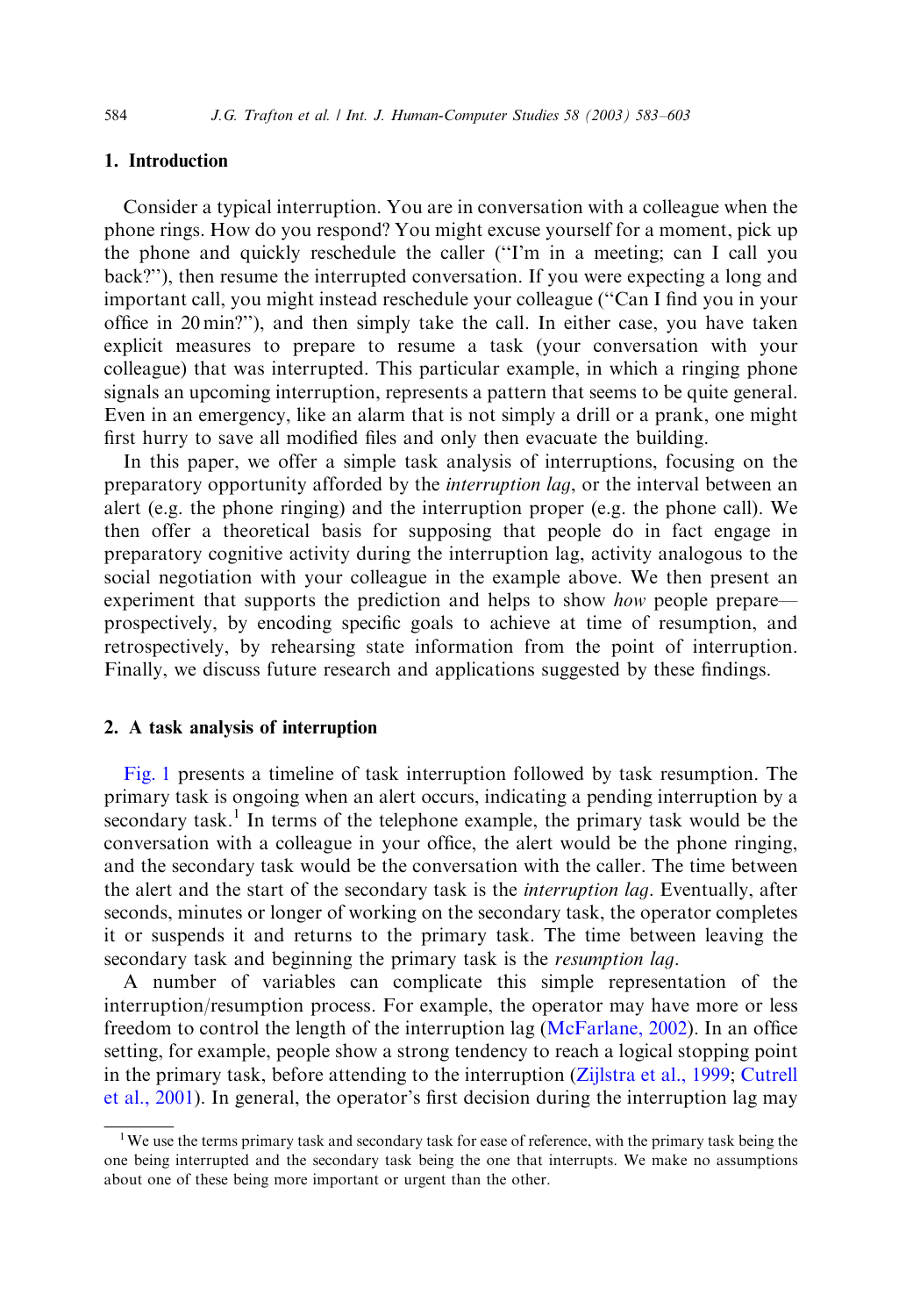<span id="page-2-0"></span>

Fig. 1. The interruption and resumption process, involving a primary (interrupted) and a secondary (interrupting) task.

concern whether to switch immediately to the secondary task or to ''wrap up'' some aspect of the primary task first, in which case the interruption lag will be a bit longer. The alert i[tself can take any number of](#page-20-0) forms (visual, auditory, etc.), and may provide information about the urgency of the interruption and the type of action called for (Stanton and Edworthy, 1999). Appropriately interpreting an alert is critical because it might be the [only indicator that multiple ta](#page-20-0)sks require immediate operator action, for example in complex systems where system failures can cascade quickly (e.g. Three Mile Island; Rubinstein and Mason, 1979).

After the interruption, there is considerable variability in what it means to resume the primary task. It may be that the precise subgoal that was suspended during the interruption is the one resumed afterwards. For example, after a long phone call (in our scenario above), you may in fact chase down your colleague and resume the conversation. On the other hand, yo[u may forget, and](#page-19-0) only later (if ever) remember the promise you made to find them in 20 min. Of course, forgetting a suspended goal like this could be catastrophic (see Latorella (1996) for a review of the effects of interruptions on commercial flight decks). Thus, the greater the importance of the interrupted subgoal, [the more it matters whe](#page-19-0)[ther the operator](#page-20-0) [has somehow](#page-19-0) [prepared to resume it.](#page-19-0) Finally, although interruptions usually disrupt performance of the primary task (Gil[lie and Broadbent,](#page-20-0) 1989; Zijlstra et al., 1999; Cutrell et al., 2001; McFarlane, 2002), they can also facilitate performance by increasing arousal or decreasing boredom (Speier et al., 1999).

Despite the rich set of variables that could affect how people process interruptions, the basic timeline illustrated in Fig. 1 seems to capture one set of fundamental opportunities and constraints. The basic constraint is t[he resumption lag. A rapidly](#page-19-0) [growing literature on exe](#page-18-0)cutive control indicates that switching among even simple tasks incurs an overhead in terms of response time (Rogers and Monsell, 1995; Allport and Wylie, 2000). Behaviorally, then, there will always be a lag in shifting from the secondary task back to the primary task. The basic opportunity is the interruption lag, a brief window in which to lay the cognitive groundwork for returning to the primary task and therefore reducing the resumption lag. The question we address next, from a theoretical perspective, is whether the cognitive system is in principle able to make use of the interruption lag to reduce the resumption lag. Then, after introducing our theoretical perspective, we turn to an empirical examination of these issues.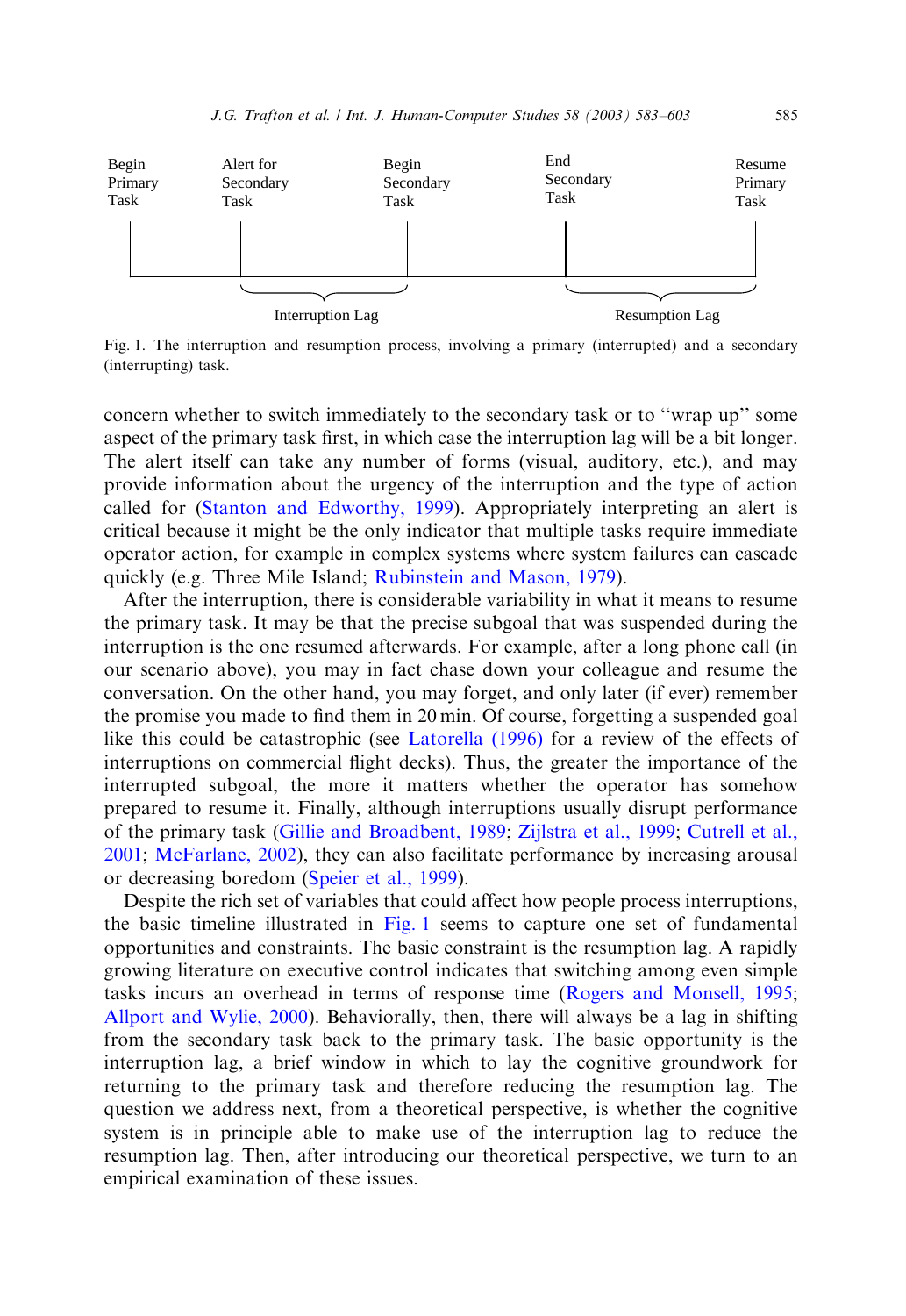#### 3. A theoretical framework for studying interruptions

A cognitive construct that seems to be highly relevant to how people process interruptions is what we will refer to as the *goal*, or an intention to perform some action in the future. For example, people seem quite capable of writing themselves ''mental notes'' to take up where they left off on an interrupted task, where such mental notes can be thought of as goals to resume that task at a particular point. The specific questions we address here concern the conditions necessary for being able to retrieve a goal at resumption, and the conditions necessary for being able to encode a goal during the interru[ption lag. We](#page-20-0) [will focus](#page-20-0) [on the use of g](#page-20-0)oals retrieved from memory to resume the primary task, rather than the strategy of reconstructing goals [from the environment \(Simon,](#page-19-0) 1975; [VanLehn](#page-19-0) [and Ball, 1991](#page-19-0)), because it seems that people do in fact retrieve goals even when reconstruction is a viable opt[ion \(Anderson and Douglass](#page-19-0), 2001; Altmann and Trafton, 2002).

The goal-activation model (Altmann and Trafton, 2002) is our approach to analysing goal encoding and retrieval. The [goal activation model is bas](#page-19-0)ed on the hypothetical construct of activation of memory items, in particular, activation as construed in the ACT-R cognitive theory (Anderson and Lebiere, 1998). A basic processing assumption in this theory is that when central cognition queries memory, memory returns the item that is most active at that instant. Activation thus represents relevance to the current situation. To capture the relevance of any particular item, the memory system computes that item's activation from both the item's history of use and from its associations to cues in the cur[rent mental or](#page-19-0) [environmenta](#page-19-0)l [context. In Bayesian terms, the](#page-19-0) logic is that history of use and current context together serve to predict the current relevance of that item (Anderson and Milson, 1989; Anderson and Schooler, 1991). In functional terms, the implication that we pursue here is that the cognitive system should be able to exploit the predictive computations of the memory system to overcome decay and keep certain information active for use in the future.

In our model, the history-of-use factor is captured by the equation below, which is adapted from the base-level learning equation in ACT-R.<sup>2</sup>

$$
Action = \ln\left(\frac{n}{\sqrt{T}}\right) \tag{1}
$$

Eq.  $(1)$  computes activation as a function of frequency of use. The quantity *n* is the total number of times the memory item has been retrieved in its lifetime, and T is the

 ${}^{2}$ Eq. (1), a simplified version of ACT-R's base level learning equation, appears to model behavior reasonably well at time scales of up to a few tens of seconds. For longer time scales, the regular base-level learning equation may provide a better account. The regular base-level learning equation in ACT-R is earning equation may provide a better account. The regular base-level learning equation in ACT-K is  $m = \ln\left(\sum_{i=1}^{n} t_i^{-d}\right) + \beta$  where  $t_j$  is the time lag between retrieval j and the present, d is a decay parameter that is typically set to 0.5, and  $\beta$  is an initial-activation parameter that we set to 0. With these settings the equation simplifies to  $m = \ln(2n/\sqrt{T})$  on the assumption that the  $t_i$  are evenly spaced; T represents the interval from the very first retrieval to the present (i.e., the lifetime of the trace). For convenience, we then omit a factor of ln(2) to scale activation to be zero when  $n = T = 1$ , at the start of the trace's lifetime.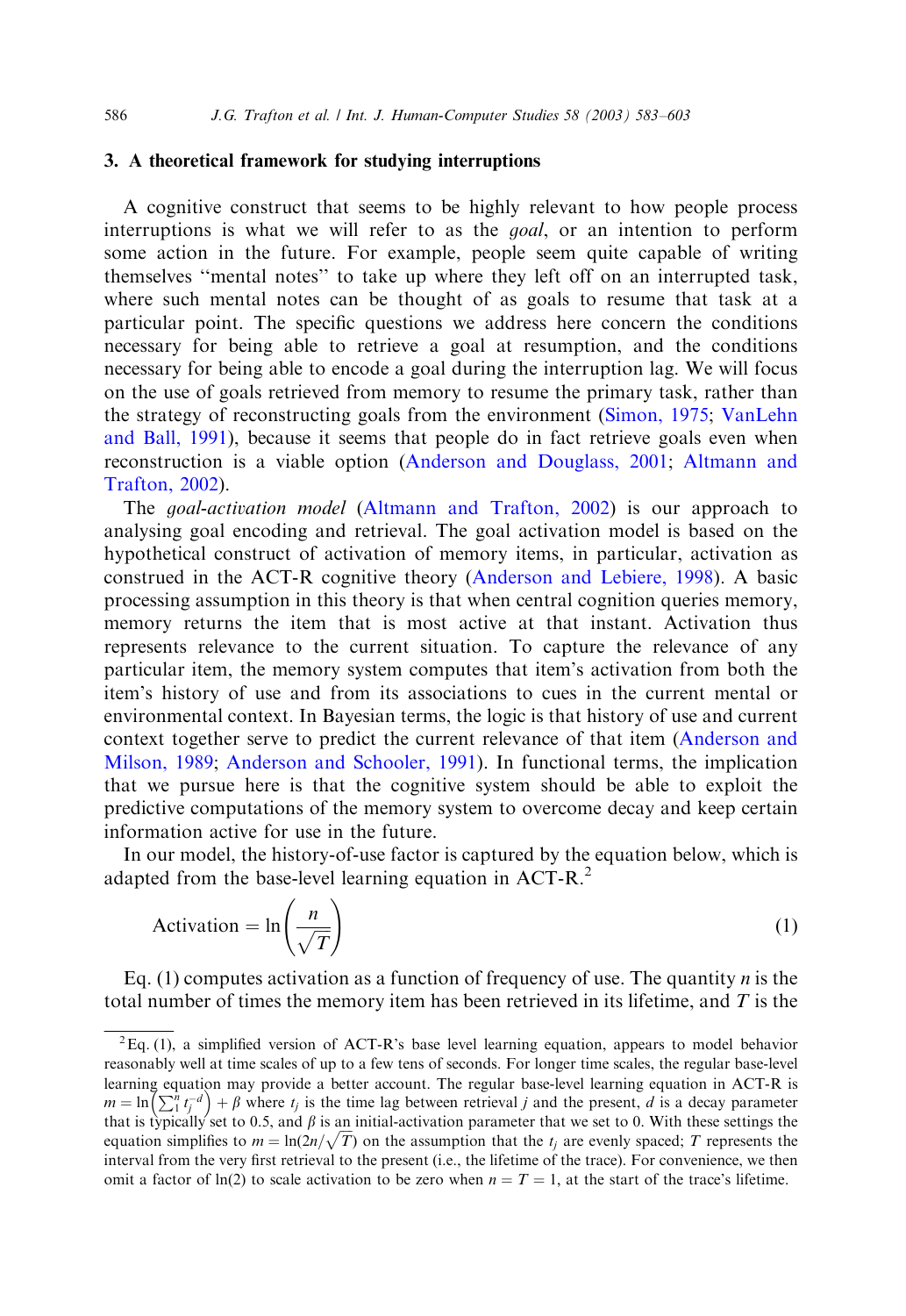length of this lifetime, from the item's initial representation in the system to the present. Thus, as time passes without use of an item,  $T$  for that item grows while  $n$ does not, producing decay (a decrease in activation). Conversely, if concentrated use of an item causes  $n$  to grow rapidly, activation will increase. These dynamics are similar to the usual algorithm for deciding which item to replace in cache memory in a computer:Recency is a good predictor of future need, so the least recently used item in cache is the one replaced when a new item is brought in from slower memory.

These dynamics suggest two ways in which people might use the interruption lag to prepare to resume the primary task: prospective goal encoding and retrospective rehearsal. Both mechanisms exploit the fact that deliber[ate use of an item in memory](#page-19-0) [increases its activation, as](#page-19-0) [per Eq. \(1\). Prospective goal](#page-19-0) encoding, which we envision as a key mechanism behind prospective memory (Goschke and Ku[hl, 1993;](#page-19-0) [Brandimonte et al](#page-19-0)., 1996; Patalano and Seifert, 1997), is an important functional component of our simulation of performance on the Tower of Hanoi task (Altmann and Trafton, 2002). In this task, the problem solver must often suspend a goal while he or she ''looks ahead'' mentally to determine h[ow to proceed. After this look](#page-19-0)[ahead planning, the problem so](#page-19-0)lver often retrieves the suspended goal from memory to see if progress on that goal is now possible (Anderson and Douglass, 2001; Altmann and Trafton, 2002). In our simulation, successful retrieval depends critically on the system having built up that goal's activation during what was effectively the interruption lag. In phenomenological te[rms, this activation buildu](#page-19-0)p is simply the sense one has of focusing on or ''paying attention to'' a particular goal until it comes to represent one's current mental set (Posner and Boies, 1971). In terms of Eq. (1), activation buildup is implemented in terms of several consecutive cycles of incrementing  $n$  in a small amount of  $T$ . Based [on theoretical constraints o](#page-19-0)n system cycle time (roughly 100 ms/cycle), we estimated that time to encode a goal in the Tower of Hanoi data was roughly a second or two (Altmann and Trafton, 2002). This was time enough to raise activation to the point where the encoded goal would later overcome proactive interference from old goals that are no longer relevant.

The second form of preparation that one might expect to find during the interruption lag is retrospective rehearsal. Informally, the distinction between retrospective rehearsal and prospective goal encoding parallels the distinction between ''Now what was I doing?'' and ''Now what was I about to do?'' In essence, if one can answer the former question with reference to memory, this may be useful in answering the latter question about what to do next. The target information would simply be state information from the primary task at the moment of interruption, for example the last action taken before the alert occurred. At resumption, a memory for this action would then allow selection of the next logical action, based on procedural knowledge about action sequences appropriate for that task environment. In terms of our model, the mechanism for rehearsal is simply the same as that for encoding, namely deliberate use of the memory to increase  $n$  in Eq. (1).

Our expectation con[cerning rehears](#page-20-0)al is based on the pervasiveness of rehearsal as a strategy in situations that require temporary main[tenance of information in](#page-19-0) working memory (e.g. Rundus, 1971). Indeed, we are not the first to suggest that rehearsal might be a factor in interruption management (Gillie and Broadbent, 1989;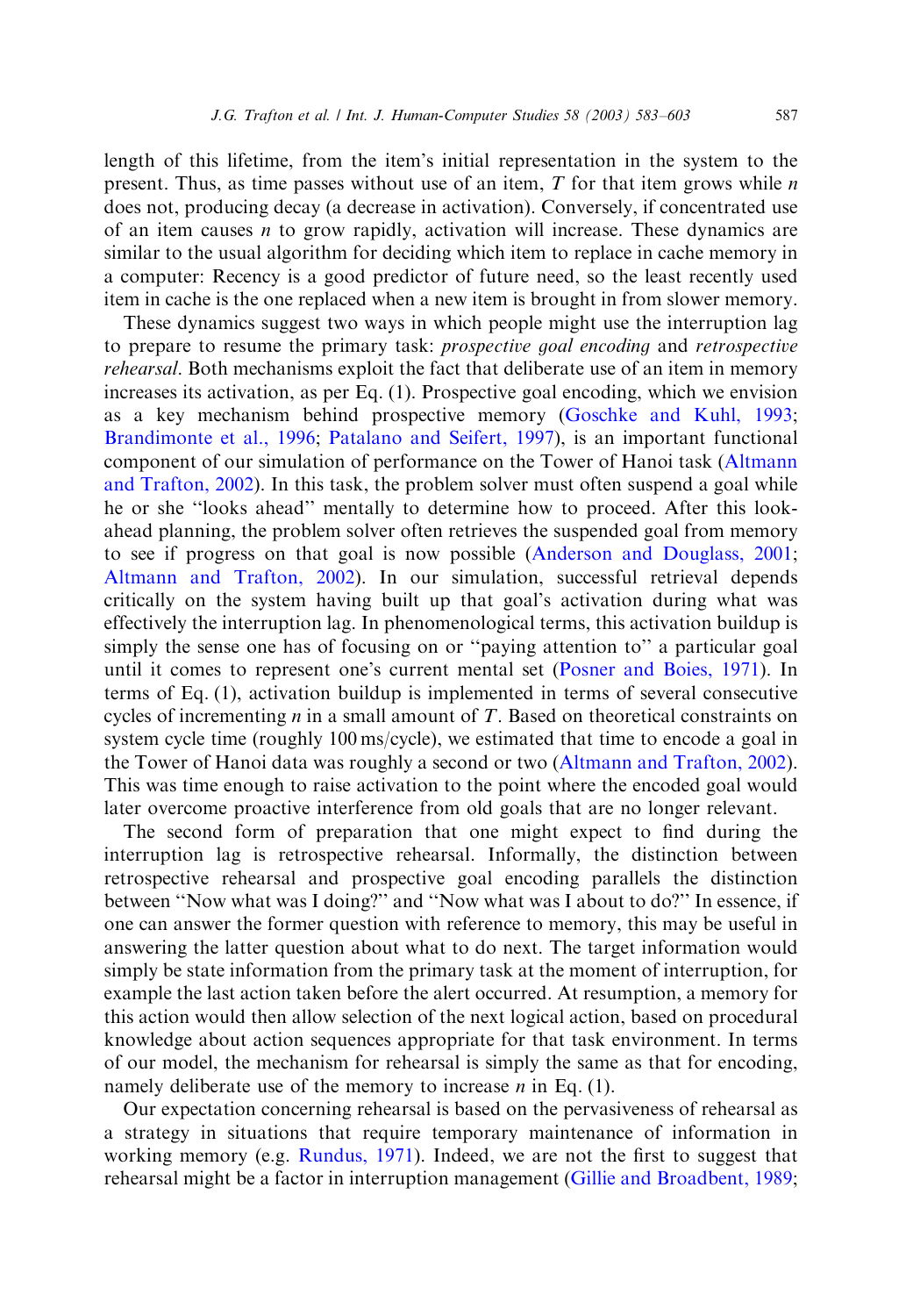Czerwinski et al., 1991; Storch, 1992), though previous studies have claimed that it is not a factor. Gillie and Broadbent (1989), for example, suggest that ''having the [opportunity to rehears](#page-19-0)e the point of interruption does not automatically offer protection against the disruptive effect of an interruption'' (p. 348). Similarly, Czerwinski et al. (1991) found no evidence that providing opportunities to rehearse facilitated performance of the primary task. However, these studies did not include a direct measure of rehearsal (such as verbal protocol data), so it is difficult to tell whether manipulations of opportunity for rehearsal had their intended effect. It could have been, for example, that rehearsal occurred regardless of whether opportunities were explicitly available, in which case an opportunity manipulation would have had no effect. It could also be that the measures used to tap the disruptiveness of interruptions were not sensitive enough to reveal differential effects of rehearsal. Thus, it seems premature to rule out the possibility that rehearsal affects retention of primary-task information, especially given that rehearsal is such a common retention strategy.

The behavioral prediction associated with both forms of preparation (prospective goal encoding and retrospective rehearsal) is that they are time-consuming, and thus require a temporal window in which to execute. The interruption lag seems the most likely candidate for such a window, though we cannot rule out that preparation will intrude on the secondary task as well. Thus, in the following experiment, our hope is to manipulate interruption lag so as to find evidence for preparation when a lag is present, and little or no evidence of preparation when a lag is absent. If this manipulation of interruption lag were successful, we would then expect to find that preparation predicts greater efficiency when resuming the primary task after the interruption.

The second factor that contributes to the activation of a goal in our model is priming from contextual cues to which a goal is linked. When such cues are attended to in the environment, they spread activation to any goals with which they are associated. This spreading activation is simply added to the activation produced by the history-based mechanism represented by Eq. (1). In our model, priming is necessary to retrieve a suspended goal, because that goal will have decayed during the interval of the interruption. Because the most active goal governs behavior, the most recent goal (associated with the secondary task, upon returning from an interruption) would continue to govern the system's behavior in the absence of priming of some other goal, because it has decayed less. Thus, during the resumption lag, the system must have access to appropriate cues to allow it to remember anything about the primary task. We do not manipulate the availability of cues in this particular experiment, but do expect the verbal protocol data we collect to reflect an emphasis on perceptually available information.

#### 4. Experiment

Our goal with this experiment was to manipulate the opportunity to prepare to resume after an interruption, and then to measure the effects of any differences in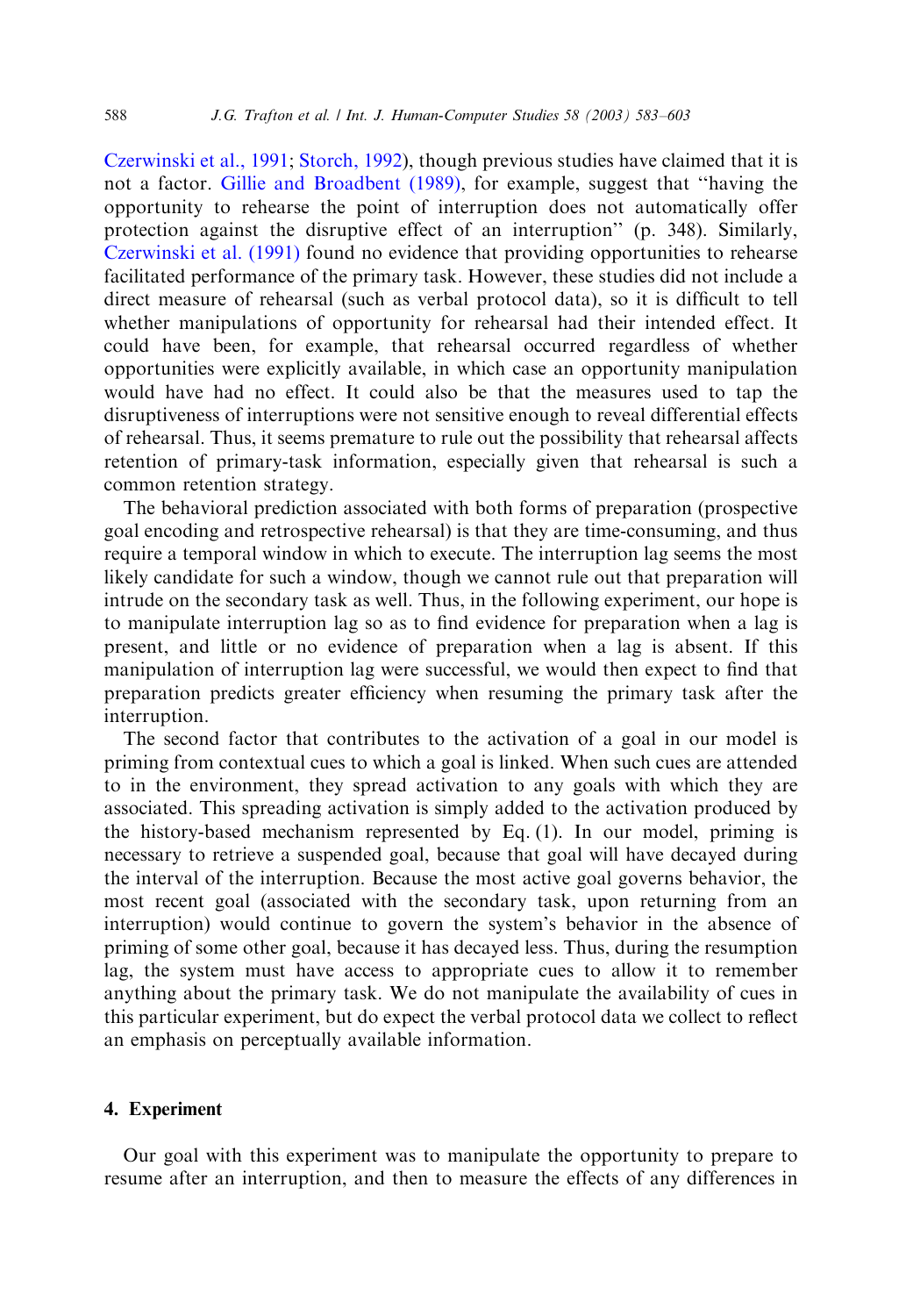preparation across conditions. To measure preparation, we rec[orded verbal](#page-19-0) [protocols, on](#page-19-0) the view that goal encoding and rehearsal are sufficiently deliberate or controlled that they rise to the level of inclusion in verbal reports (Ericsson and Simon, 1993). Participants in the Warning condition were given a visual alert followed by an interruption lag of 8 s. Participants in the Immediate condition were taken directly to the secondary task, with no warning and hence an interruption lag of zero. We expected that participants in the Warning condition would engage in more preparation and would resume the primary task more quickly than those in the Immediate condition. In particular, we expected that participants in the Immediate condition would resume more slowly because it would take them longer to retrieve the relevant goal, or because retrieval would fail more often and lead to more goal reconstruction. Because we were interested, for the purposes of this study, in measuring people's natural propensity to prepare, we provided no instruction that preparation might be a useful strategy.

### 4.1. Method

#### 4.1.1. Participants

Participants were 17 NRL employees (14 men and three women) who volunteered for the study. They were assigned randomly to one of two conditions, with eight assigned to the Warning condition and nine to the Immediate condition. Ages ranged from 18 to 63 with an average of 37. Completed education ranged from highschool (six participants) to doctorate (three participants). There were no differences between conditions in terms of average age, education or gender.

#### [4.1.2](#page-19-0). Task and materials

The primary task was a complex resource-allocation task (Brock and Trafton, 1999) that we will refer to as the *tank task*. Resources in this task are a set of tanks (heavy and light) and their associated munitions, fuel and fuel tanks. Participants are assigned a mission to use these tanks to attack and destroy three destinations, or locales. Locales can defend themselves, and to attack a destination a tank must overcome obstacles (like a river or sand dunes) that can use up extra fuel or cause the tank to crash. The effects of these defenses and obstacles are stochastic, so planning can only be approximate. Resources are subject to constraints, in that tanks can hold only limited amounts of fuel or munitions, and resources (including tanks) are costly. Thus, the challenge for the operator is to plan successful missions while minimizing the use of resources.

The operator's interface uses a standard point-and-click paradigm and is composed of several dialog-box style windows in which the operator can review and select destinations, [equip](#page-7-0) and allocate tanks, and subsequently evaluate the success or failure of a mission. The operator also has access to a map showing the location of each locale. Fig. 2 shows a screen snapshot of the tank task.

As we noted earlier, contextual cues may play an important role in the process of resuming the primary task after an interruption. However, in this experiment we wanted to minimize the possibility that participants would manipulate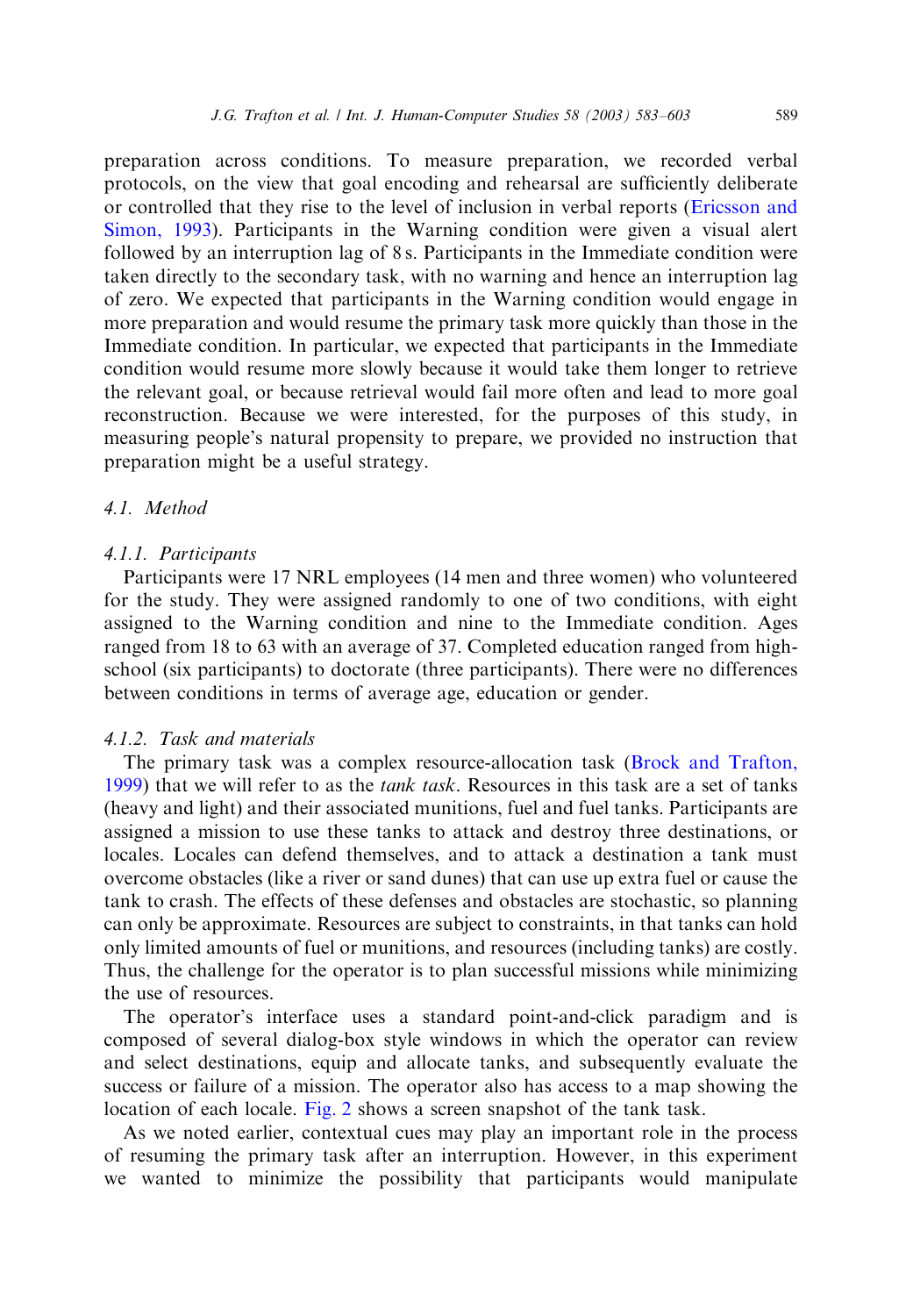

Fig. 2. A screen snapshot of the tank task. The upper left window shows available resources. Below this window are two others that allow the operator to outfit heavy (middle) or light (lower) tanks. The large, center window provides information about locales, missions, and the outcome of missions. The middle right window shows information about a selected tank, and the lower right window shows information about a selected locale. The upper right window is the alert window as seen by participants in the Warning condition. It becomes visible and flashes briefly to signal an alert to Warning participants, and remains visible during the interruption lag.

environmental cues in ways that we would not be able to detect. In particular, we wanted to prevent use of the mouse cursor and the active window to signal where to resume after the interruption. Thus, when the tank task interface was restored after an interruption, the software always placed the mouse cursor in the same position (the upper left-hand corner of the screen), regardless of where it had bee[n before the](#page-19-0) [interruption](#page-19-0). [We expected that th](#page-19-0)is would prevent the operator from using the cursor to mark what he or she was working on or wanted to work on next (cf., Czerwinski et al., 2000; Cutrell et al., 2001). The software also deactivated (or defocused, or ''back-grounded'') all windows of the tank task, so that during resumption the operator would not be able to infer from perceptual cues which window he or she had been working in. Again, we expected that this would prevent the user from finding the window that was ''in front'' and using that information as an environmental cue to facilitate the resumption process. Note that our goal was not to eliminate the use of all environmental cues, but only those that could be

<span id="page-7-0"></span>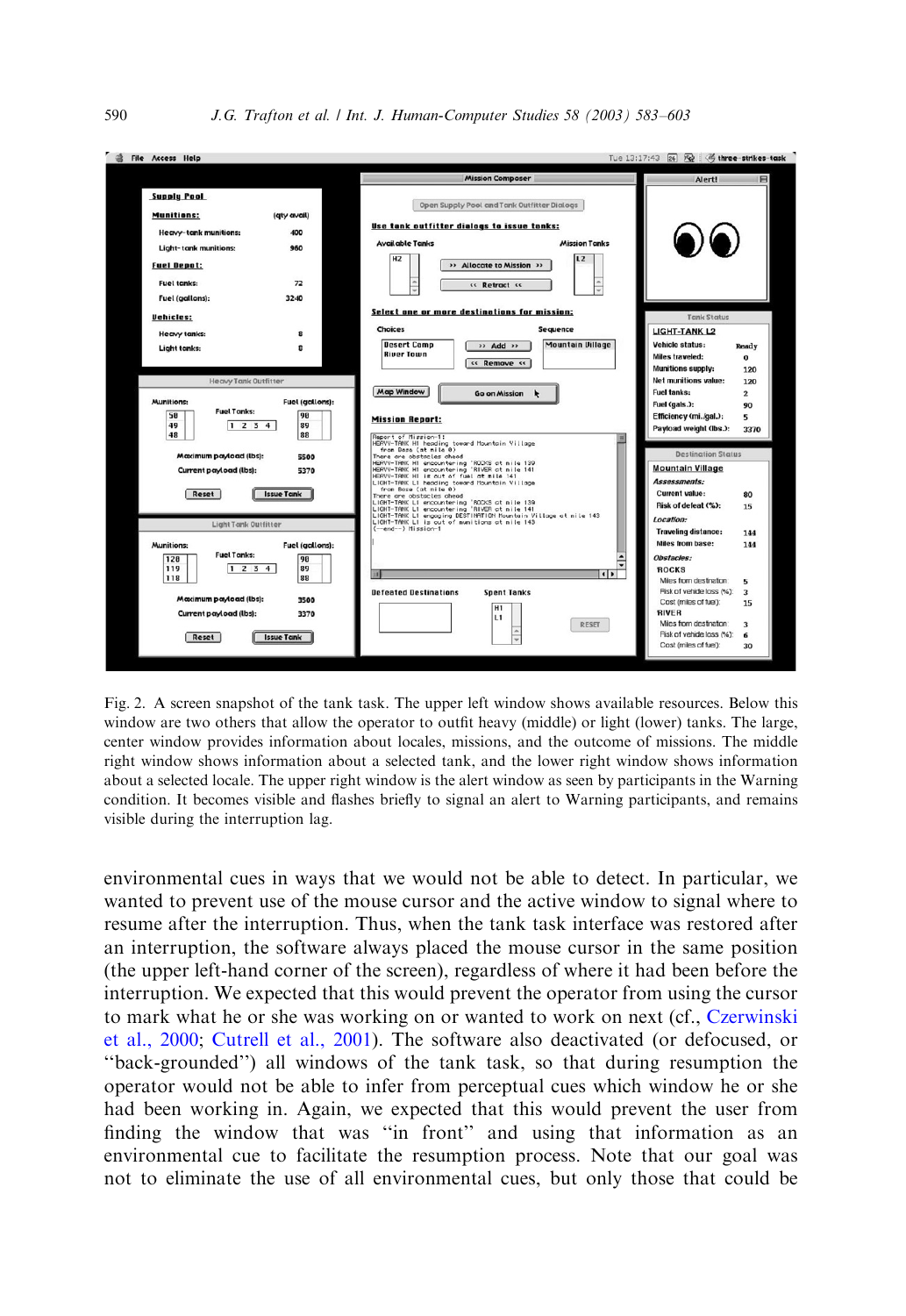

Fig. 3. The tactical assessment task. Participants had to identify whether each icon was neutral or hostile. The original is in color.

exploited by the operator to direct his or her attention to a particular region of the interface during resumption[.](#page-19-0)

The secondary task is a simulated tactical assessment task that has been used extensively in other studies (Ballas et al., 1999; Brock et al., 2002a, b). In the tactical assessment task, approaching objects (or ''tracks'') must be classified as hostile or neutral based on a set of rules for their behavior. The objects appear as numbered icons representing fighters, cargo planes and surface-to-air missile sites that move down a radar-screen-like display as the operator's own aircraft supposedly travels forward. An automation component assists the operator by designating each object as hostile (red), neutral (blue) or unknown (yellow) when an assessment cannot be made. The operator's task is to indicate whether a yellow object is hostile or neutral on the basis of its behavior and, otherwise, to confirm the automated assessments of red and blue. Tactical decisions are entered with two left hand keystrokes on the numeric keypad of a standard keyboard, with the first keystroke indicating hostile or neutral and the second identifying the track number. Fig. 3 shows a screen snapshot of the tactical assessment task.

#### 4.1.3. Design and procedure

Participants were trained for approximately 1 h on how to perform the two tasks singly and in combination, and on how to give a talk-aloud protocol. Participants [returned the next](#page-20-0) day for a testing period again lasting approximately 1 h. Participants gave talk-aloud protocols throughout the testing period (similar to Trafton et al., 2000).

There was one between-participants factor (Warning or Immediate) and one within-participants factor (session). In the Warning condition, the interruption lag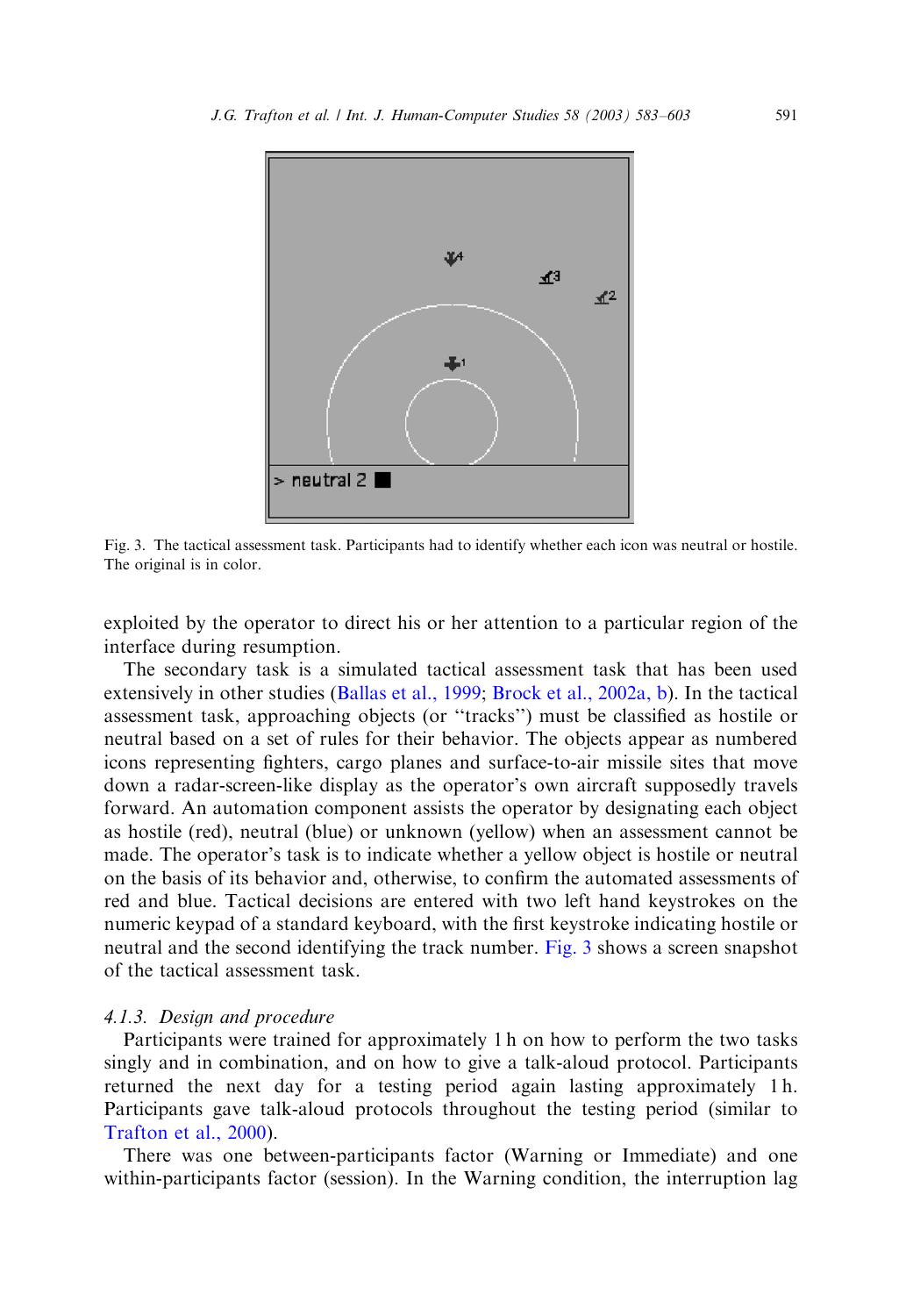began with a warning indicating that the parti[cipant](#page-7-0) was about to be taken to a secondary task. The warning took the form of a window popping up and flashing for 600 ms, with a pair of eyes inside it. As shown in Fig. 2, the alert window appeared in the upper right-hand corner of the display. We used this kind of alert because evidence from pilot studies suggested that other kinds (in particular, a count-down timer) could engage the participant's attention for the duration of the interruption lag, possibly to the detriment of preparation. Once the alert window appeared, the keyboard and mouse were frozen and no further actions could be taken to advance the primary task. The interruption lag in the Warning condition lasted 8 s. In the Immediate condition there was no alert window; participants were taken immediately to the secondary task.

Within the experimental testing period, there were three sessions of approximately 20 min each. Sessions ended after participants had spent 20 min on the tank task. The time spent on interruptions was not part of this 20 min.

During each session, a participant was given 10 interruptions. Ten temporal ''markers'' were first randomly scheduled for the session. Then, the first mouse click or keystroke that occurred after one of these [markers triggered an interrup](#page-19-0)[tion. In](#page-20-0) [other studie](#page-20-0)[s, interruptions were tr](#page-19-0)i[ggered based on e](#page-19-0)lapsed time (i.e., an interruption every 30 s) or at random intervals (Gillie and Broadbent, 1989; Zijlstra et al., 1999; Czerwinski et al., 2000; Cutrell et al., 2001). We hoped to make interruptions more uniformly disruptive by linking them to the performance of an action, on the assumption that actions are often taken in service of active goals.

During an interruption, participants performed the tactical assessment task for about 30 s. After the interruption, they were immediately returned to the tank task.

#### 4.1.4. Measures

Keystroke and mouse-click data were recorded for every participant. The primary measure of interest was how fast people were able to resume the primary task after being interrupted by the secondary task. To measure this quantity, we computed resumption lag as the interval from the moment the tank task interface was restored following the interruption to the first mouse click or key press a participant made to resume the primary task. However, we also computed a derived measure of time to resume the primary task. Pilot studies showed that individual differences in time to perform the task were quite large. To reduce these individual differences as a source of variance, we first determined the average inter-click lag, or time between actions in the tank task. The inter-click lag was calculated by taking the average time elapsed between mouse clicks/keyboard actions over all mouse clicks/keyboard actions in a session. Inter-click lags were quite variable between participants, but were reasonably stable within participants. We then computed a disruption score by subtracting the average inter-click lag of each participant from the average resumption lag for that participant. Thus, each session for each participant had a resumption lag, an inter-click lag and a disruption score.

Finally, we used the talk-aloud protocols to determine the amount, timing and type of preparation, both during the interruption lag in the Warning condition and during the secondary task in both conditions.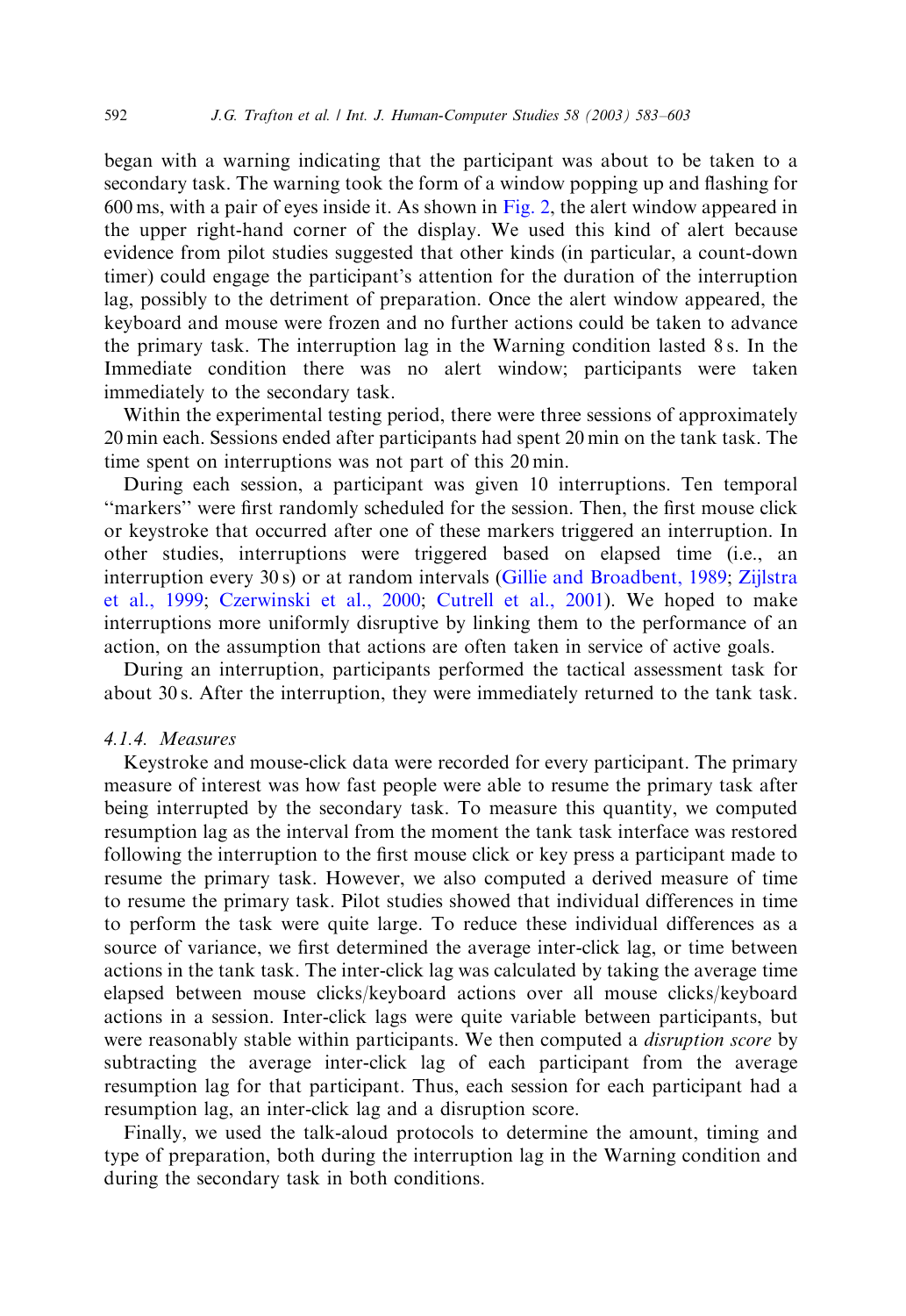#### 4.2. Results and discussion

Three resumption lags were over 10 standard deviations from the session mean, so were excluded from all analyses. Furthermore, software problems prevented seven resumption lags from being properly recorded. These exclusions accounted for less than 2% of the collected data. One Immediate participant's verbal protocol was not properly recorded, but none of that participants' other measures were affected so all were included in the analysis.

#### 4.2.1. Kinds of preparation

Table 1 shows excerpts from the verbal protocols, to illustrate the different kinds of preparation.3 Excerpts 1 and 5 are coded as retrospective because they involve rehearsal of state information from the primary task prior to [the int](#page-11-0)erruption. In excerpt 1, the state information is the distance that a particular tank needed to travel to reach a destination (the refinery). This is the only excerpt in Table 1 that is taken from the Immediate condition; it appears that in this case, preparation was deemed important enough to be attempted concurrently with the secondary task. Excerpt 5 is retrospective because it reflects a constraint (105 gallons of fuel needed) implied by a travel distance (210 miles) visible on the display at the time of the alert. Excerpts 2–4 are coded as prospective because they explicitly specify goals to be achieved at resumption time. Excerpt 2, marked by the comment ''when I get back'' (meaning back to the primary task), is a particularly clear instance of prospective goal encoding.

The excerpts are also coded along a second dimension. Excerpts 1–3 are coded as external because they refer to perceptua[lly av](#page-7-0)ailable information. Excerpt 2 is external because the munitions and payload of this particular tank were visible on the display (the "Heavy Tank Outfitter" in Fig. 2). Excerpts 4 and 5, in contrast, are coded as inferred because they involve intermediate products. In excerpt 4, the inference is that *if* the tank arrives at its destination, then it will need 40 munitions to attack that destination; the value 40 is not visible on the display. Excerpt 5 shows an inference (that each fuel tank needs to be filled with 105 gallons of fuel) being initiated just before the alert and then being completed during the interruption lag.

Of all preparation utterances, 62% involved prospective goal encoding, whereas only 38% involved retrospective rehearsal of state information from the time of interruption. This difference was reliable,  $\chi^2(1) = 8.2$ ,  $p < 0.05$ . On the other dimension, 79% of preparation utterances referred to perceptually available information, [whereas](#page-11-0) 21% referred to intermediate products,  $\chi^2(1) = 33.6$ ,  $p<0.001$ . Note that because there were relatively few rehearsals in the Immediate condition (see Table 2 and the discussion in the next section), we collapsed rehearsals across conditions for these analyses.

Thus, the most common form of preparation involved prospective encoding of a goal to be achieved at resumption, with the goal formulated in terms of specific

<sup>&</sup>lt;sup>3</sup>One of the authors coded all instances of preparation. A second author coded a 10% subset and agreed 90% of the time,  $\kappa = 0.85$ ,  $p < 0.001$ .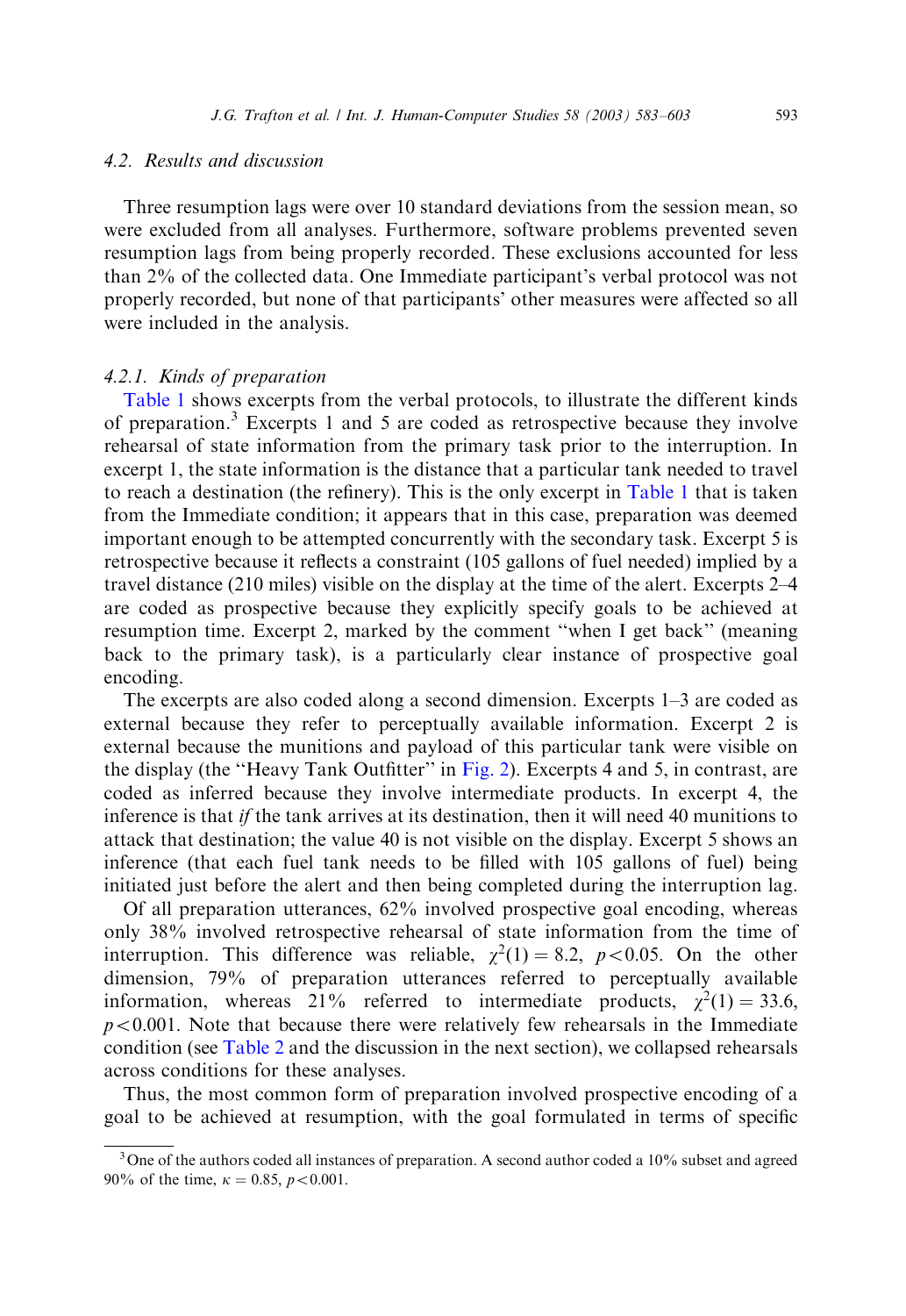| Utterance before alert                                                                      | Utterance continued after alert                                                                                                                                        | Code                   |
|---------------------------------------------------------------------------------------------|------------------------------------------------------------------------------------------------------------------------------------------------------------------------|------------------------|
| 1. Defeatable. Uh. 150, 150 miles                                                           | 150 miles from the refinery.<br><i>That'll be hostile.</i> 150 miles to<br>the refinery. Neutral. That'll be<br>hostile 3. Neutral 1, 4, 1 is<br>neutral. 4 is neutral | Retrospective external |
| 2. I'm already over payload.<br>Hmm                                                         | Okay, adjust the munitions to<br>get below the payload level when<br>I come back.                                                                                      | Prospective external   |
| 3. Train depot is not much risk.<br>Okay. So we have, so 275. And<br>then uh light tanks    | Issue tank, a little one I guess.                                                                                                                                      | Prospective external   |
| 4. Its munitions value was, what<br>was its munitions value? Um, it<br>was 3 per thing. So  | It's gonna need at 120, defeated,<br>it's gonna need about 40<br>munitions. Um, that assumes of<br>course that it gets there.                                          | Prospective inferred   |
| 5. 210 miles figuring about. That<br>will allow 210 miles. 2 miles per<br>gallon. So that's | 105 gallons. 105 gallons per<br>tank.                                                                                                                                  | Retrospective inferred |

<span id="page-11-0"></span>

| Table 1 |  |  |                                                                              |  |
|---------|--|--|------------------------------------------------------------------------------|--|
|         |  |  | Utterances from five preparation instances and how the utterances were coded |  |

Note: Retrospective means that the utterance refers to state information from the primary task prior to the interruption. Prospective means that the utterance refers to a goal to be achieved at resumption. External means that the referent of the utterance is visible on the display. Inferred means that the referent is an intermediate product (see text). Instance 1 is from the Immediate condition; utterances in italics refer to the secondary task.

| Table 2                                                                   |  |  |  |  |  |
|---------------------------------------------------------------------------|--|--|--|--|--|
| Average number of preparation instances, by session and warning condition |  |  |  |  |  |

| Session | Condition | Preparation instances (out of 10) |
|---------|-----------|-----------------------------------|
|         | Warning   | 4.0                               |
|         | Immediate | 0.4                               |
| 2       | Warning   | 4.6                               |
|         | Immediate | 1.3                               |
| 3       | Warning   | 4.6                               |
|         | Immediate | 1.3                               |

values or items visible on the display for the primary task. It seems likely that the marked preference for prospective encoding, in contrast to retrospective rehearsal, reflects an information-processing efficiency of some kind that warrants further study.

#### 4.2.2. Effects of warning on preparation

We then examined whether participants prepared differentially across the Warning and Immediate conditions. Each interruption was counted as an opportunity to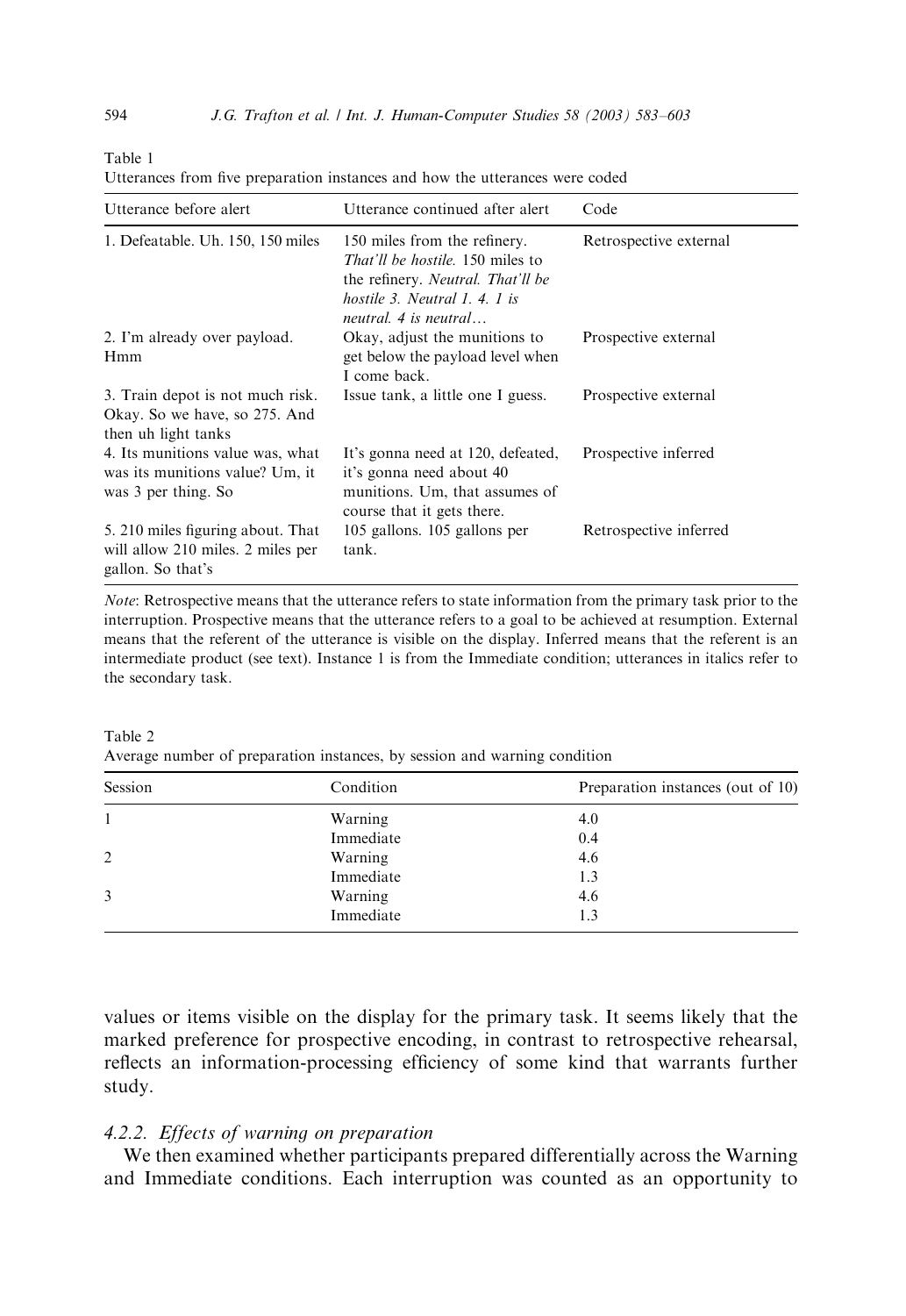prepare, and was scored as an instance of preparation if the protocol contained any evidence of preparation (prospective goal setting or retrospective rehearsal) [for that](#page-11-0) particular resumption. Preparation could occur either during the interruption lag or during the secondary task. The data are presented in Table 2. Warning participants prepared an average of 13.5 times out of 30 opportunities, whereas Immediate participants prepared only 3.1 times out of 30 opportunities,  $\chi^2(1) = 53.5$ ,  $p < 0.001$ .<sup>4</sup> Ninety-five percent of preparation utterances in the Warning condition occurred during the interruption lag, whereas all preparation utterances in the Immediate condition necessarily occurred during the secondary task.

It is important to remember that evidence from a protocol may be sufficient but is not necessary to signal the occurrence of preparation activities. It could be, for example, that participants performed more preparatory activities that they did not verbalize. Our analyses assume only that protocol evidence measures relative proportions of preparatory activity across conditions.

Thus, our manipulation was successful in that Warning participants took advantage of the interruption lag to prepare. As we mentioned earlier, we gave no explicit instructions as to what participants should do during the interruption lag, so it appears that there was a natural inclination to use the interruption lag to prepare. Whether preparation was beneficial to task resumption is a separate issue we address later in this section.

#### 4.2.3. Disruption of the primary task

Before examining the effects of preparation on task resumption, we first asked whether interruptions actually disrupted the primary task. To measure disruptiveness, we compared resumption lag to inter-click lag. Both lags measure in part the time to plan the next action, and are comparable in that they measure time from one action to the next. Thus, if resumption lag is longer than inter-click lag, then we can infer that planning the first action after an interruption [takes l](#page-13-0)onger than the baseline planning time for an action.

Resumption lag and inter-click lag are shown in Fig. 4, separated by session. Resumption lag was in fact longer than inter-click lag,  $F(1, 16) = 22.2$ , MSE=6.5,  $p < 0.001$ . There was also a general speedup across sessions,  $F(1, 16) = 12.3$ ,  $MSE = 3.6$ ,  $p < 0.005$ , suggesting that people improved as they became more familiar with the task. There was a marginally significant interaction between session and type of lag,  $F(2, 32) = 2.4$ , MSE = 1.87,  $p = 0.07$ , suggesting that people improved more rapidly on the processes performed during the resumption lag than on processes performed during the inter-click lag.

Thus, the data suggest that interruptions were disruptive, in that resumption lag was longer than a baseline measure of time to formulate the next action within the tank task. We also found a general practice effect, especially for the processes involved in resuming the primary task.

<sup>&</sup>lt;sup>4</sup>The variances were unequal across conditions for this measure, Levene(1, 14) = 7.0,  $p$  < 0.05, so we used a non-parametric statistic.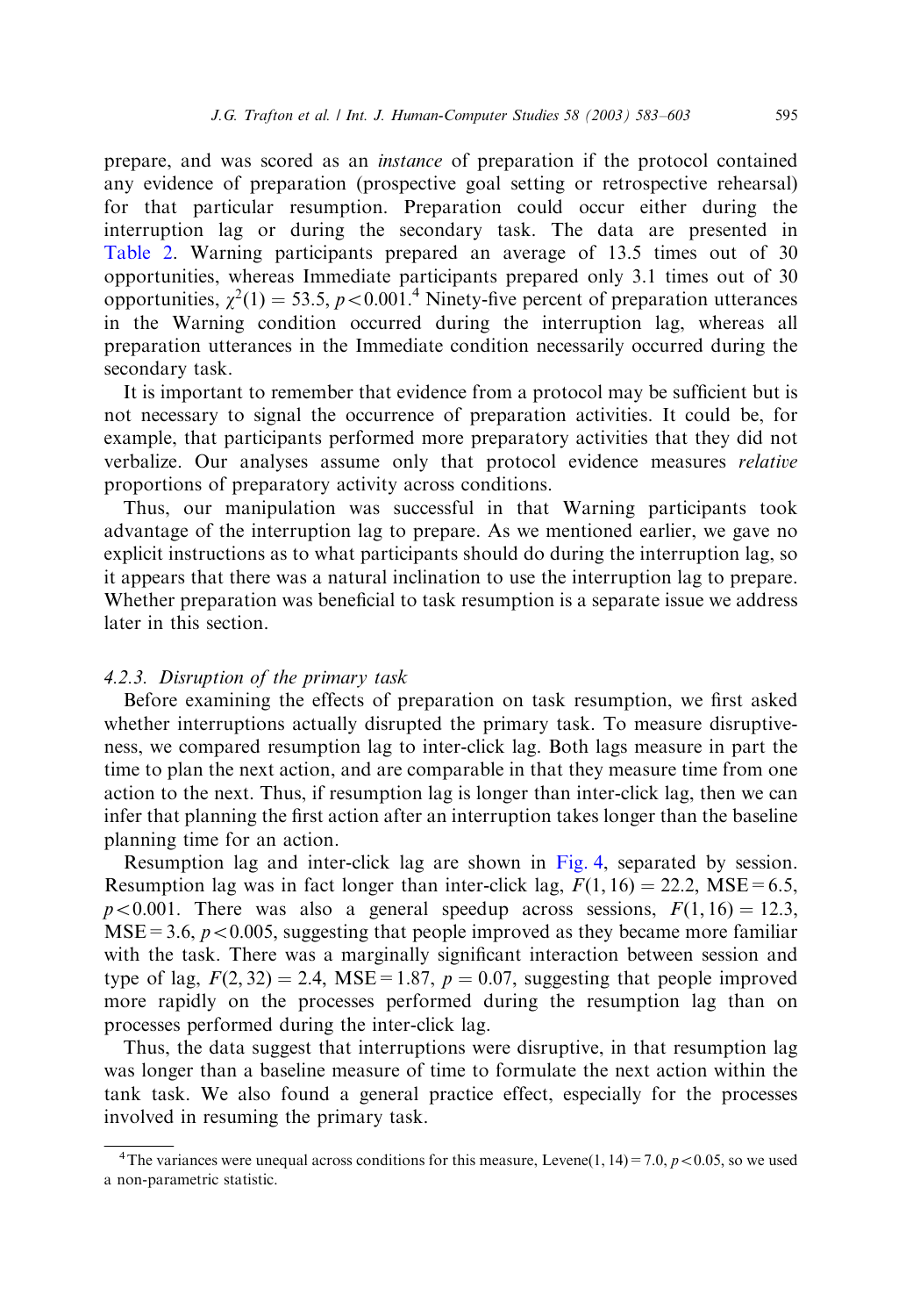

Fig. 4. Resumption lag and inter-click lag, separated by session. Error bars are standard error of the mean.

Table 3 Average RT and accuracy in the secondary task (standard deviations in parentheses)

| Session | Condition | RT(s)    | Accuracy      |
|---------|-----------|----------|---------------|
|         | Warning   | 3.3(0.9) | $82\% (0.14)$ |
|         | Immediate | 3.2(1.1) | $88\%$ (0.09) |
| 2       | Warning   | 2.6(1.0) | $88\%$ (0.20) |
|         | Immediate | 3.0(1.1) | $87\%$ (0.11) |
| 3       | Warning   | 2.5(0.9) | $90\% (0.09)$ |
|         | Immediate | 2.7(1.0) | $88\%$ (0.16) |

#### 4.2.4. Disruption of the secondary task?

To determine whether providing participants an opportunity to prepare their goals affected performance generally, and not just resumption of the primary task, we examined whether having a warning affected performance on the secondary (tactical assessment) task also. Table 3 shows average reaction time (RT) and accuracy for classifying individual targets. Across sessions, participants became faster at classifying targets,  $F(1, 15) = 11.0$ ,  $MSE = 0.287$ ,  $p < 0.006$ , and also became marginally more accurate,  $F(1, 15) = 3.0$ ,  $MSE = 0.003$ ,  $p = 0.10$ . However, the main effect of having a warning was not reliable, nor was the interaction between session and warning condition,  $p > 0.15$  in both cases. Thus, the interruption lag did not have a generalized effect on performance overall. This is

<span id="page-13-0"></span>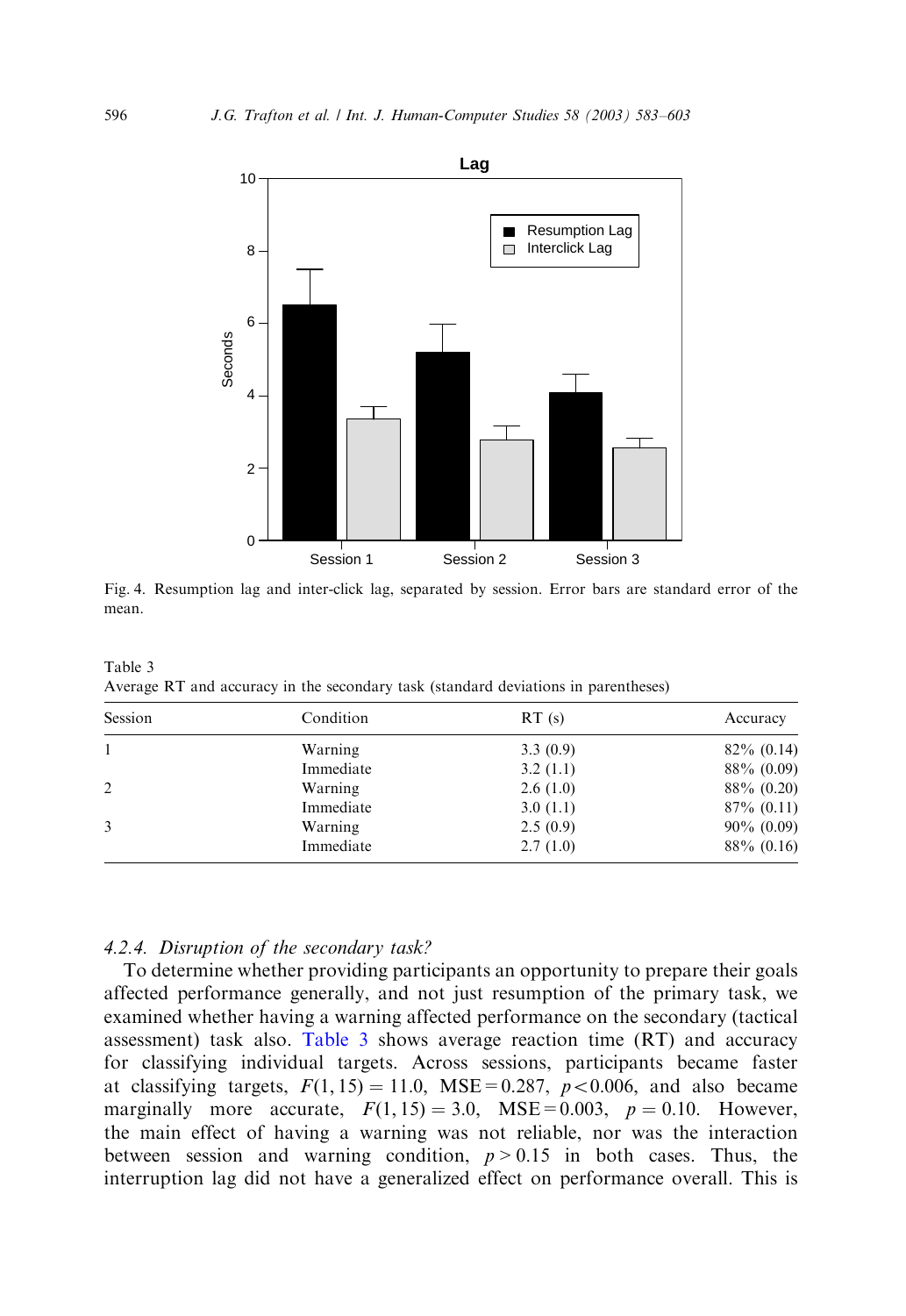<span id="page-14-0"></span>important, because it helps to narrow the interpretation of any effects of the type of warning on resumption lag. That is, if resumption is facilitated in the Warning condition, then this is not simply because these participants had more rest (say), because in that case we would have expected improved performance on the secondary task as well.

#### 4.2.5. Effects of warning on task resumption

Finally, we examined the effects of the warning manipulation on task resumption. Fig. 5 shows resumption lag separated by warning condition and by session. Fig. 6 shows disruption scores, again separated by warning condition and by session. Recall that the disruption score is the average resumption lag for each participant minus his or her average inter-click lag. (The disruption score is also simply the disruptiveness measure we analysed previously.) Thus, Figs. 5 and 6 show essentially the s[ame pa](#page-15-0)ttern, but because the disruption score has less variance, it will be used in the following statistical analyses.

As Fig. 6 suggests, there was a linear decrease in disruption score across sessions,  $F(1, 15) = 7.4$ , MSE = 2.6, p < 0.05. However, warning condition and session also interacted in their effect on disruption score,  $F(1, 15) = 6.3$ , MSE = 2.6, p < 0.05. To explore this interaction, we computed linear contrasts separately for each warning condition. The disruption score in the Immediate condition decreased across the three sessions,  $F(1, 8) = 10.6$ , MSE = 3.6,  $p = 0.01$ . In contrast, the disruption score was unaffected in the Warning condition,  $F(1,7) < 1$ , MSE = 1.5. These results



Fig. 5. Resumption lags for Immediate and Warning conditions, separated by session. Error bars are standard error of the mean.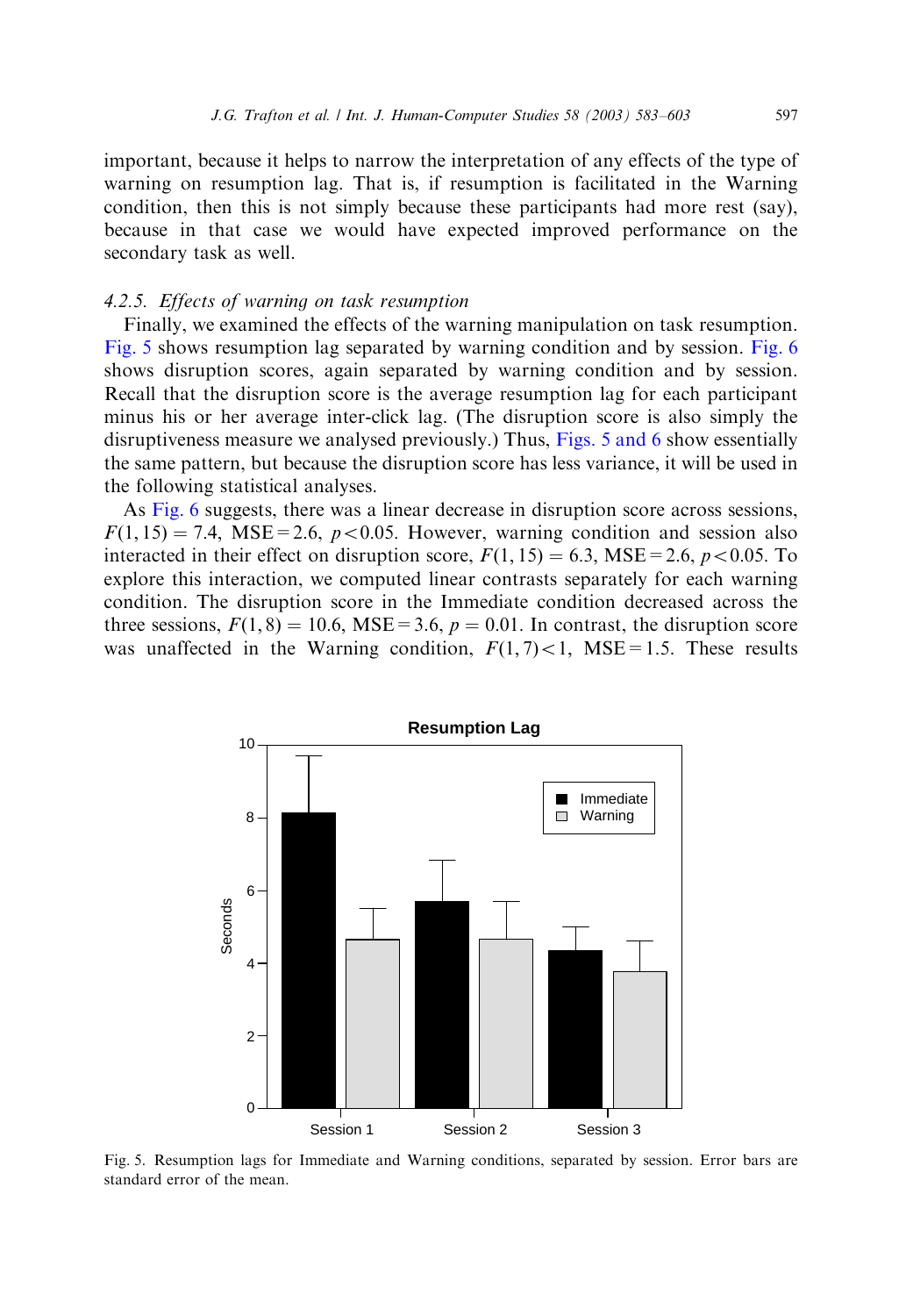<span id="page-15-0"></span>

Fig. 6. Disruption score for Immediate and Warning conditions, separated by session. Error bars are standard error of the mean.

suggest that participants were able to improve their ability to resume the task, but only in the Immediate condition. It may be that in this condition, interruptions were sufficiently disruptive (as reflected in higher overall disruption scores) that participants were driven to adapt. An intriguing possibility is that, if the exact nature of these adaptations could be pinpointed, operator training could improve interruption management in situations where there is little time to think in response to an alert. When there is time to think, as in the Warning condition, this may mitigate the disruptive effects of the interruption to the point where the system is not driven to adapt.

Lastly, we examined effects of warning on disruption scores separately for each session. For session one, the Warning condition had a lower disruption score than the Immediate condition,  $F(1, 15) = 5.0$ , MSE = 9.4,  $p < 0.05$ . However, there was no effect of warning for session two,  $F(1, 15) = 1.4$ , MSE = 5.2, n.s. or session three,  $F(1, 15)$  < 1, MSE = 3.6. Thus, Immediate participants improved their ability to resume the primary task, to the point where they resumed as quickly as Warning participants. Disruption scores remained positive through the experimen[t \(averaging](#page-19-0) [slightly over a](#page-19-0) [second in session three\), b](#page-18-0)ut this may simply reflect the baseline cognitive switch cost associated with switching from one task to another (Rogers and Monsell, 1995; Allport and Wylie, 2000). In the final analysis, the cost of an interruption, measured in terms of time to resume the primary task, may have two components, one that can be overcome by strategic adaptations and one that represents deeper architectural constraints.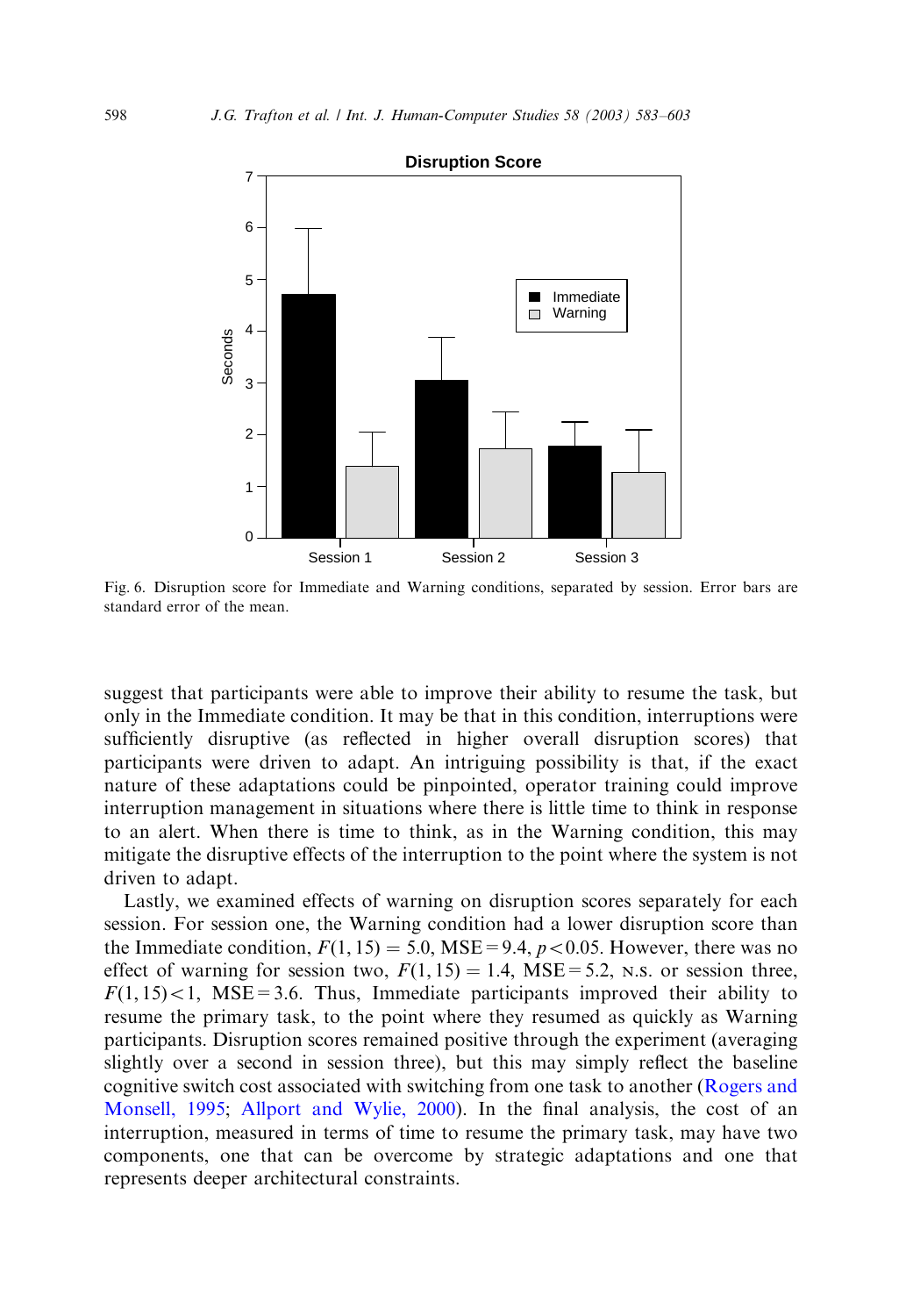#### 4.3. Summary

This experiment showed several things. The critical results are that interruptions were disruptive, and that participants did use the interruption lag to prepare to resume, producing smaller disruption scores. Preparation focused either on encoding a goal to be achieved after the interruption, or on information from the state of the primary task that could be used during resumption to infer the next step. Our theoretical interpretation is that preparation boosted the activation of whatever information was the target of the preparation, facilitating retrieval of this information from memory during resumption. Participants did not always explicitly prepare, even in the Warning condition, so it is possible that this effect would be strengthened by explicitly training participants to rehearse their current state or prospectively set a goal before beginning the secondary task. When participants did prepare, the target information was most often represented directly in the environment, which is preliminary support for the notion that environmental cues play an important role in task resumption.

The experiment also showed that people improve not only on the primary task (measured by the effect of session on inter-click lag)[, but also at task resumption](#page-19-0) [\(measured by the e](#page-19-0)f[fect of session o](#page-19-0)n [disruption score for Immed](#page-20-0)iate participants). The practice effect has been shown countless times (Crossman, 1959; Newel[l and](#page-19-0) [Rosenbloom, 1981;](#page-19-0) Anderson, 1983; Trafton and Trickett, 2001), but we know of only one other example of interruptions becoming less disruptive over time (Hess and Detweiler, 1994).

#### 5. General discussion

In this paper, we have developed a simple but general task analysis of task interruption and resumption, along with several measures (resumption lag and disruption score) that characterize the disruptive effects of interruption. We also discussed a theoretical framework for analyzing memory for goals, and presented some concrete theory-based predictions. We tested one prediction in particular, namely that preparing before an interruption allows people to resume their primary task more quickly. In the future it will be important to test directly the second basic prediction of our model, which is that environmental cues play a potentially large role in the resumption of an interrupted task. The experiment also provided preliminary evidence on the nature of the information that operators consider important in preparing to resume the interrupted task. In most cases, the focus is on prospective actions to be taken at task resumption (as opposed to state information from the point of interruption), and involves directly available perceptual information (as opposed to intermediate products).

In the following discussion, we first focus on practical implications of our theoretical and empirical results for designers of systems in which interruptions are frequent. We then address implications about the nature of the alert itself, and finally comment on the role of practice in coping efficiently with interruptions.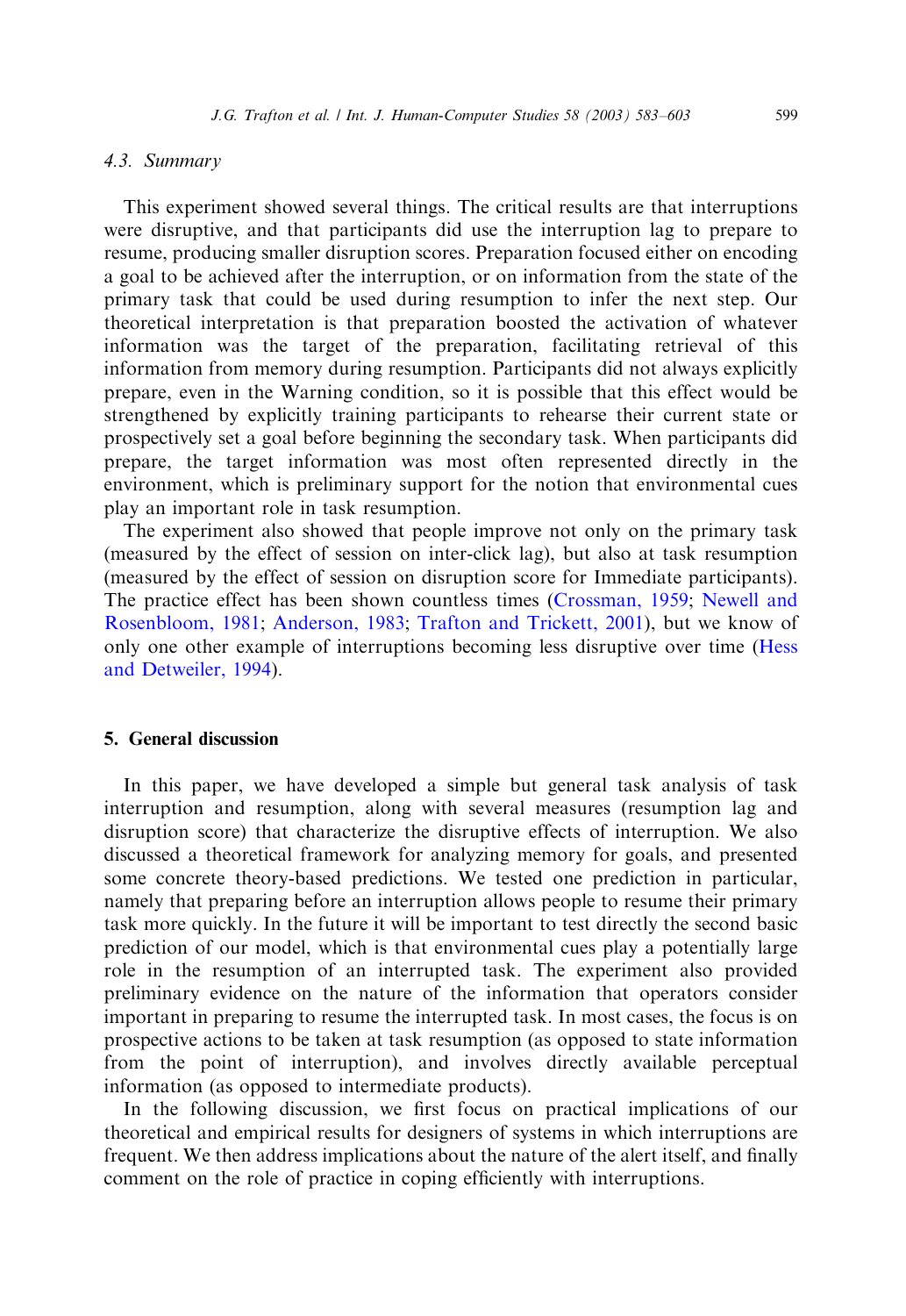#### 5.1. Implications for building alerts into systems

As we suggested earlier, interruptions have a complex structure in which many variables are likely to affect the ease with which the primary task is resumed. Nonetheless, we can argue based on our results that a brief interruption lag of a few seconds can facilitate resumption, by allowing an opportunity to lay the cognitive groundwork for returning to the primary task later. It is not obvious that a duration of a few seconds for the interruption lag should be enough to make a difference, but this is what our model predicts and what our experimental results support. Indeed, although the interruption lag in our Warning condition was eight seconds, the model suggests that a shorter lag of 1–2 s should serve equally well, especially if operators become skilled in using the interruption lag to full advantage. A shorter interruption lag would also improve the cost–benefit ratio of the [interru](#page-14-0)ption lag. (The 8-s lag in our Warning condition saved only four seconds at resumption time, and less in later sessions once Immediate participants had adapted; Fig. 5.) Of course, the optimal duration of the interruption lag may also depend on other parameters of the task env[ironment. One](#page-19-0) approach to assessing these parameters is simply to have the alerting system try to predict from experience how long the interruption lag should be (Horvitz, 1999). Alternatively, [it may be best to ha](#page-20-0)[nd the operator con](#page-19-0)trol of the interruption lag, when this is possible, as the operator could then complete key goals prior to the interruption proper (Zijlstra et al., 1999; Cutrell et al., 2001) and thus reduce the burden on efficient resumption.

A second recommendation concerns retrieval cues that facilitate retrieval of primary task information at resumption. Our model makes the strong prediction that retrieval cues are necessary to be able to retrieve information about the primary task at the point of resumption. Such information will have decayed during the secondary task and thus will be less active than information from the secondary task, and hence unavailable based on the past-use component of activation (Eq. (1)). Our results indicate that people do make use of environmental cues in preparing to resume, despite the fact that we prevented use of candidate cues like cursor position in the primary task. In future studies it will be important to investigate the factors that make a good retrieval cue, the extent to which operators search out such cues on their own, and whether cues must be available both during the interruption lag (to be encoded with a prospective goal) and at resumption.

In summary, we suggest that an effective mechanism for managing the disruptiveness of interruptions should provide the operator with a brief opportunity to prepare to resume the interrupted task later, and with salient retrieval cues associated with primary-task information.

#### 5.2. The nature of the alert

Our results also raise questions about the nature and time course of the alert itself. In our experiment, the alert was window flashing for a few hundred milliseconds, but longer alerts are certainly possible, and may in fact be used to communicate additional information to the operator. For example, a tone may change pitch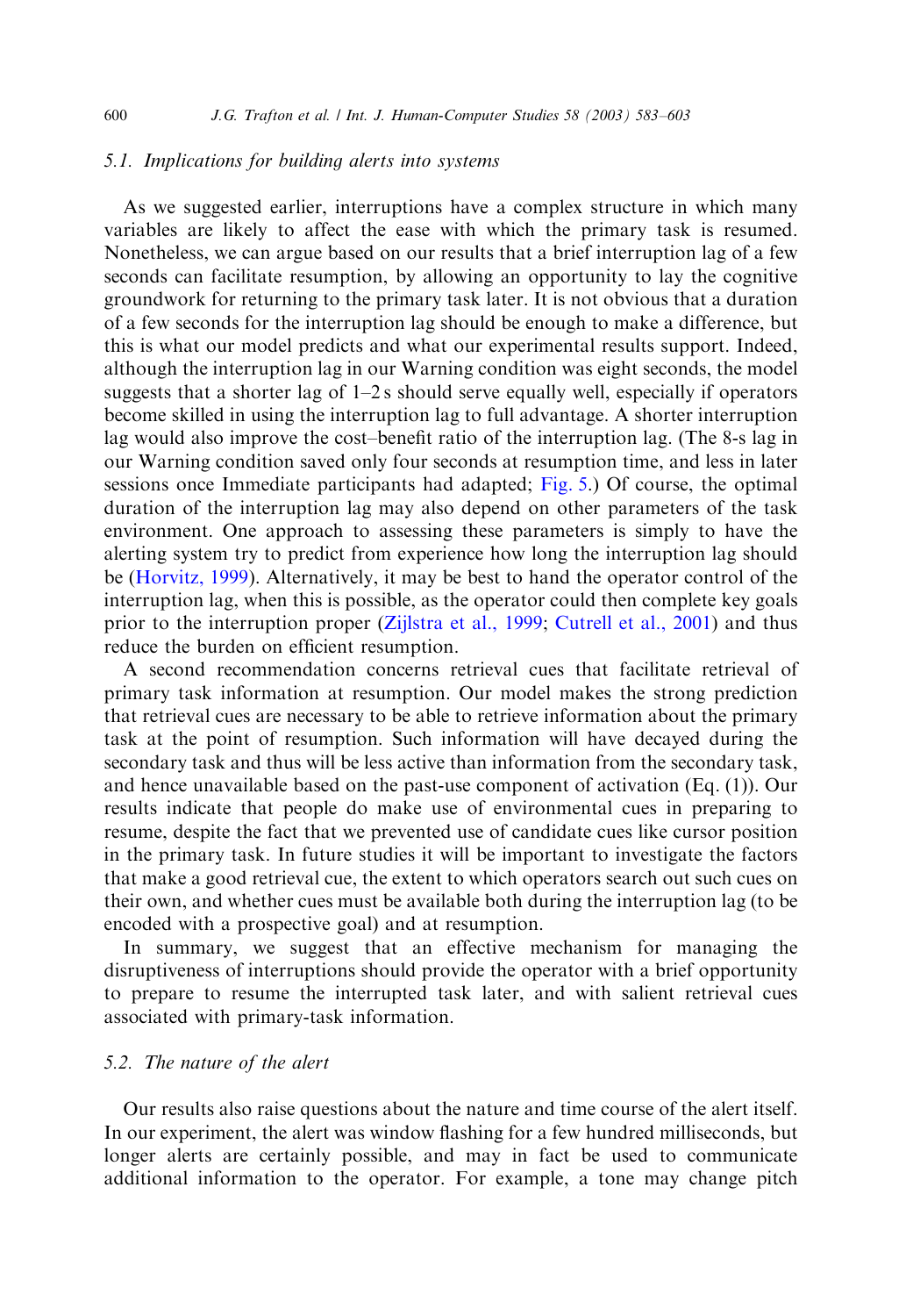<span id="page-18-0"></span>gradually as the interruption approaches, to signal the remaining duration of the interruption lag. One might think that such diagnostic information could only help the operator to prepare to deal with the interruption. However, our results suggest that any alert that is more complex or longer than necessary has an associated opportunity cost in terms of preparing to resume. That is, if operators do prepare, as our theory and data suggest, then the best thing the interface can do to facilitate preparation is to avoid burdening the operator with extra information during the interruption lag. Thus, for example, in pilot studies of ours the alert was a countdown timer showing the number of seconds remaining until the start of the secondary task. This form of alert appeared to engage our participants, apparently distracting them from preparations to resume, and hence we simplified the alert in the current study. Note that we do not claim that the simplest alert is always the best, but only that a tradeoff exists, in which time to parse a complex alert will be deducted from time invested in preparing to resume. In a sense, the more information-rich the alert becomes, the more like an interruption it becomes, with all the attending disruptive consequences. These potential trading relations in alert complexity and length clearly need to be explored in future studies.

#### 5.3. Practice effects

Another potentially important finding in the current experiment was the gradual decrease in resumption lag as Immediate participants gained practice with the task and with the process of being interrupted and resuming. Contrasting the Immediate and Warning conditions, it appears that training can compensate for lack of an interruption lag. The implication is that with practice, people are less disrupted by interruptions that occur without warning. If, based on our theoretical perspective, we can link this practice effect to improved processing of environmental cues, this could point the way to improved design of information displays and display-specific operator training protocols.

#### Acknowledgements

This research was supported in part by grant number N0001402WX20870 from the Office of Naval Research to Greg Trafton. We thank Paula D. Raymond, Sheryl Miller, Chris Monk, Bob Holt, Debbie Boehm-Davis and five anonymous reviewers for their comments on the manuscript.

#### References

Allport, A., Wylie, G., 2000. Task-switching, stimulus–response binding, and negative priming. In: Monsell, S., Driver, J.S. (Eds.), Attention and Performance XVIII: Control of Cognitive Processes. MIT Press, Cambridge, MA, pp. 35–70.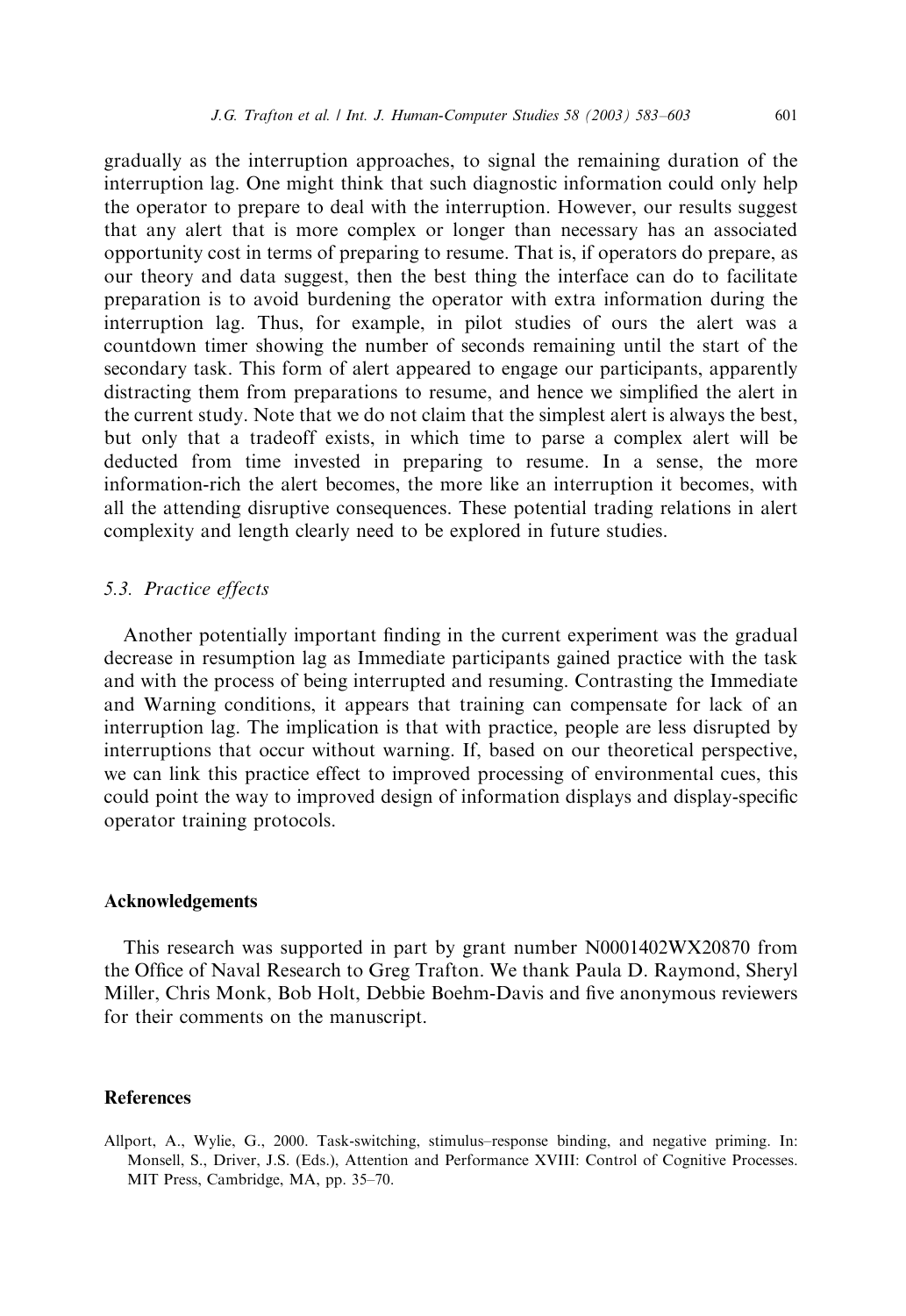- <span id="page-19-0"></span>Altmann, E.M., Trafton, J.G., 2002. Memory for goals:an activation-based model. Cognitive Science 26, 39–83.
- Anderson, J.R., 1983. The Architecture of Cognition. Harvard University Press, Cambridge, MA.
- Anderson, J.R., Douglass, S., 2001. Tower of Hanoi: evidence for the cost of goal retrieval. Journal of Experimental Psychology: Learning, Memory, and Cognition 27 (6), 1331–1346.
- Anderson, J.R., Lebiere, C., 1998. Atomic Components of Thought. Erlbaum, Mahwah, NJ.
- Anderson, J.R., Milson, R., 1989. Human memory: an adaptive perspective. Psychological Review 96 (4), 703–719.
- Anderson, J.R., Schooler, L.J., 1991. Reflections of the environment in memory. Psychological Science 2, 396–408.
- Ballas, J.A., Kieras, D.E., Meyer, D.E., Brock, D., Stroup, J., 1999. Cueing of display objects by 3-D audio to reduce automation deficit. Proceedings of the Fourth Annual Symposium on Situational Awareness in the Tactical Environment, Patuxent River, MD.
- Brandimonte, M., Einstein, G.O., McDaniel, M.A. (Eds.), 1996. Prospective Memory: Theory and Applications. Erlbaum, Mahwah, NJ.
- Brock, D., Ballas, J.A., Stroup, J.L., 2002a. Using an auditory display to manage attention in a dual task, multiscreen environment. Proceedings of the Eighth International Conference on Auditory Display, Kyoto, Japan.
- Brock, D., Stroup, J.L., Ballas, J.A., 2002b. Effects of 3D auditory display on dual task performance in a simulated multiscreen watchstation environment. Proceedings of the 46th Annual Meeting of the Human Factors and Ergonomics Society, Baltimore, MD.
- Brock, D., Trafton, J.G., 1999. Cognitive representation of common ground in user interfaces. In: Kay, J. (Ed.), User Modeling: Proceedings of the Seventh International Conference. Springer-Wien, New York, NY.
- Crossman, E.R.F.W., 1959. A theory of the acquisition of speed skill. Ergonomics 2, 153–166.
- Cutrell, E., Czerwinski, M., Horvitz, E., 2001. Notification, disruption, and memory:effects of messaging interruptions on memory and performance. Interact 2001: IFIP Conference on Human–Computer Interaction, Tokyo, Japan.
- Czerwinski, M.P., Chrisman, S.E., Rudisill, M., 1991. Interruptions in multitasking situations: the effects of similarity and warning (JSC-24757). Lyndon B Johnson Space Center, Houston, TX.
- Czerwinski, M.P., Cutrell, E., Horvitz, E., 2000. Instant messaging and interruption:influence of task type on performance. OZCHI 2000 Conference Proceedings, Sydney, Australia.
- Ericsson, K.A., Simon, H.A., 1993. Protocol Analysis: Verbal Reports as Data, 2nd Edition. MIT Press, Cambridge, MA.
- Gillie, T., Broadbent, D.E., 1989. What makes interruptions disruptive? A study of length, similarity, and complexity. Psychological Research 50, 243–250.
- Goschke, T., Kuhl, J., 1993. Representation of intentions: persisting activation in memory. Journal of Experimental Psychology: Learning, Memory, & Cognition 19 (5), 1211–1226.
- Hess, S.M., Detweiler, M.C., 1994. Training to reduce the disruptive effects of interruptions. Proceedings of the Human Factors and Ergonomics Society 38th Annual Meeting, Vol. 2, pp. 1173–1177.
- Horvitz, E., 1999. Principles of mixed-initiative user interactions. Proceedings of the ACM SIGCHI Conference on Human Factors in Computing Systems (CHI '99) Pittsburgh, PA.
- Latorella, K.A., 1996. Investigating Interruptions: Implications for Flightdeck Performance. PhD Thesis. State University of New York, Buffalo, NY.
- McFarlane, D.C., 2002. Comparison of four primary methods for coordinating the interruption of people in human–computer interaction. Human–Computer Interaction 17 (1), 63–139.
- Newell, A., Rosenbloom, P.S., 1981. Mechanisms of skill acquisition and the law of practice. In: Anderson, J.R. (Ed.), Cognitive Skills and Their Acquisition. Erlbaum, Hillsdale, NJ, pp. 1–55.
- Patalano, A.L., Seifert, C.M., 1997. Opportunistic planning: being reminded of pending goals. Cognitive Psychology 34, 1–36.
- Posner, M.I., Boies, S.J., 1971. Components of attention. Psychological Review 78, 391–408.
- Rogers, R.D., Monsell, S., 1995. Costs of a predictable switch between simple cognitive tasks. Journal of Experimental Psychology:General 124 (2), 207–231.